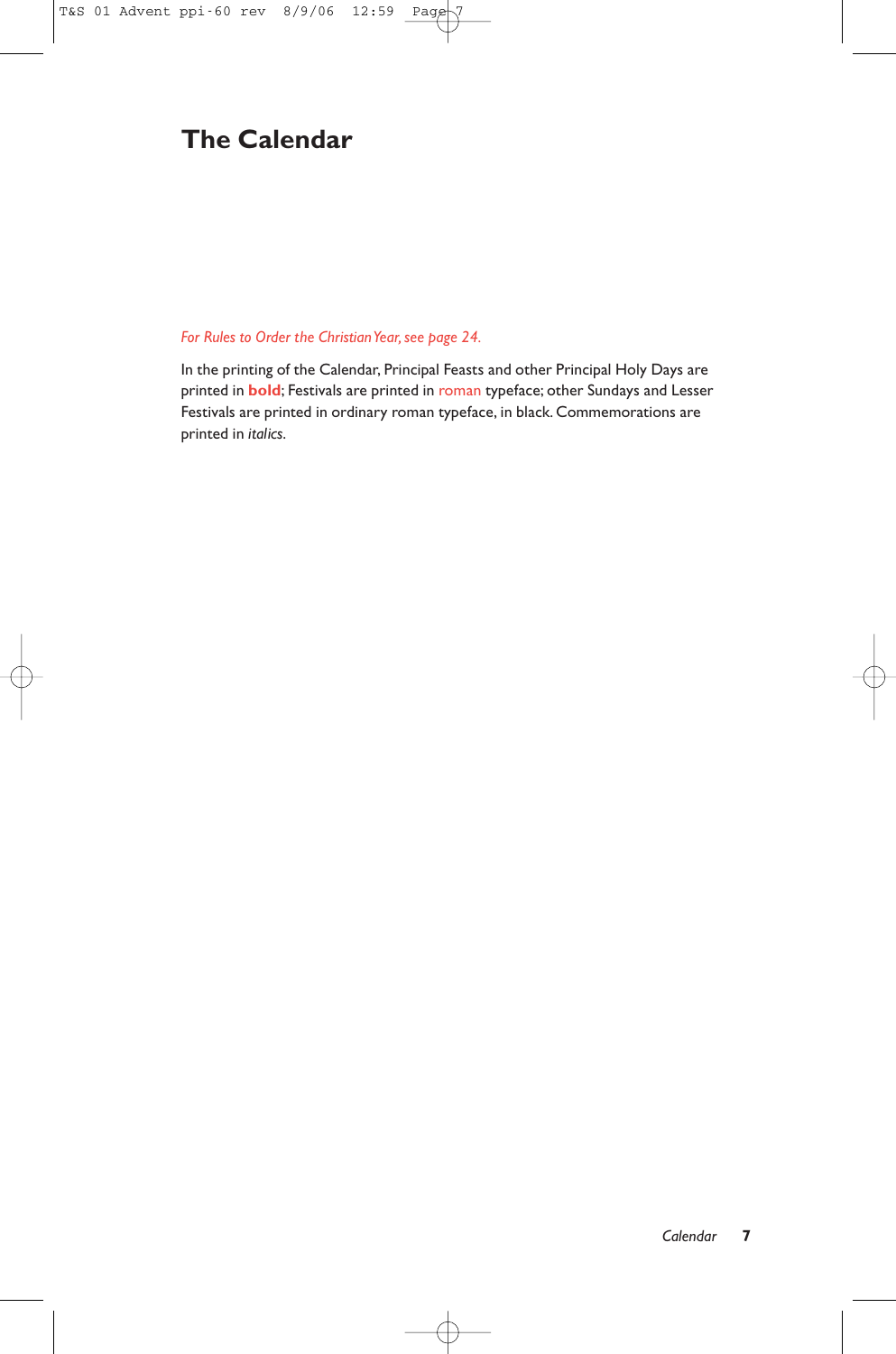# *¶ The Seasons*

## **Advent**

The First Sunday of Advent The Second Sunday of Advent The Third Sunday of Advent *From 17 December* (O Sapientia) *begin the eight days of prayer before Christmas Day* The Fourth Sunday of Advent Christmas Eve

## **Christmas**

**Christmas Day** – *25 December* The First Sunday of Christmas The Second Sunday of Christmas

*The days after Christmas Day until the Epiphany traditionally form a unity of days of special thanksgiving.*

## **Epiphany**

**The Epiphany** – *6 January* The Baptism of Christ – *The First Sunday of Epiphany* (The Second Sunday of Epiphany when 6 January is a Sunday) The Second Sunday of Epiphany The Third Sunday of Epiphany The Fourth Sunday of Epiphany **The Presentation of Christ in the Temple** (Candlemas) – *2 February*

## **Ordinary Time**

*This begins on the day following the Presentation*

The Fifth Sunday before Lent The Fourth Sunday before Lent The Third Sunday before Lent The Second Sunday before Lent The Sunday next before Lent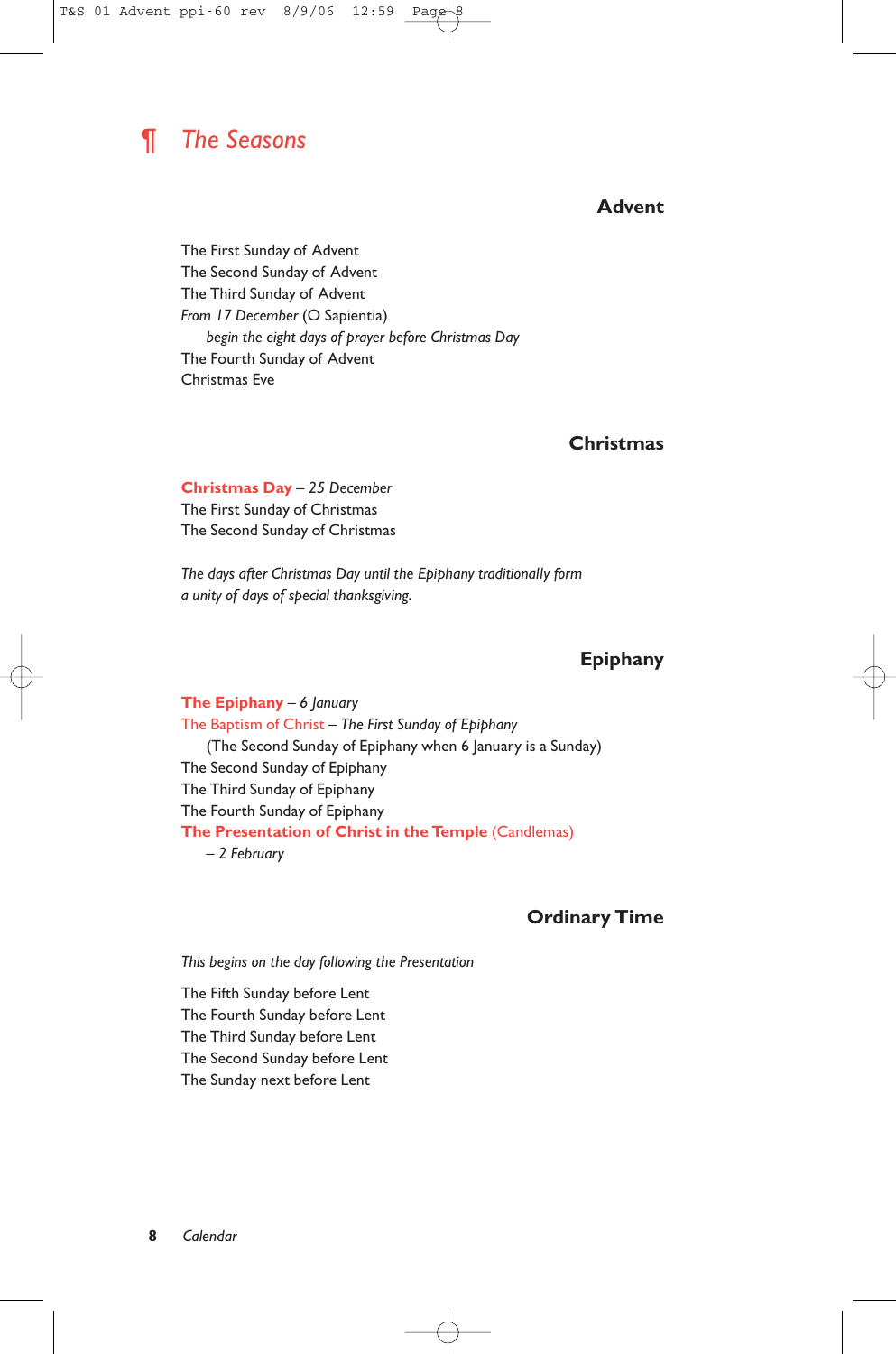**Lent**

#### **Ash Wednesday**

The First Sunday of Lent The Second Sunday of Lent The Third Sunday of Lent The Fourth Sunday of Lent – *Mothering Sunday* The Fifth Sunday of Lent *(Passiontide begins)* Palm Sunday Monday of Holy Week Tuesday of Holy Week Wednesday of Holy Week **Maundy Thursday Good Friday** Easter Eve

**Easter**

#### **Easter Day**

Monday of Easter Week Tuesday of Easter Week Wednesday of Easter Week Thursday of Easter Week Friday of Easter Week Saturday of Easter Week The Second Sunday of Easter The Third Sunday of Easter The Fourth Sunday of Easter The Fifth Sunday of Easter The Sixth Sunday of Easter **Ascension Day** *From Friday after Ascension Day begin the nine days of prayer before Pentecost* The Seventh Sunday of Easter – *Sunday after Ascension Day* **Pentecost** (Whit Sunday)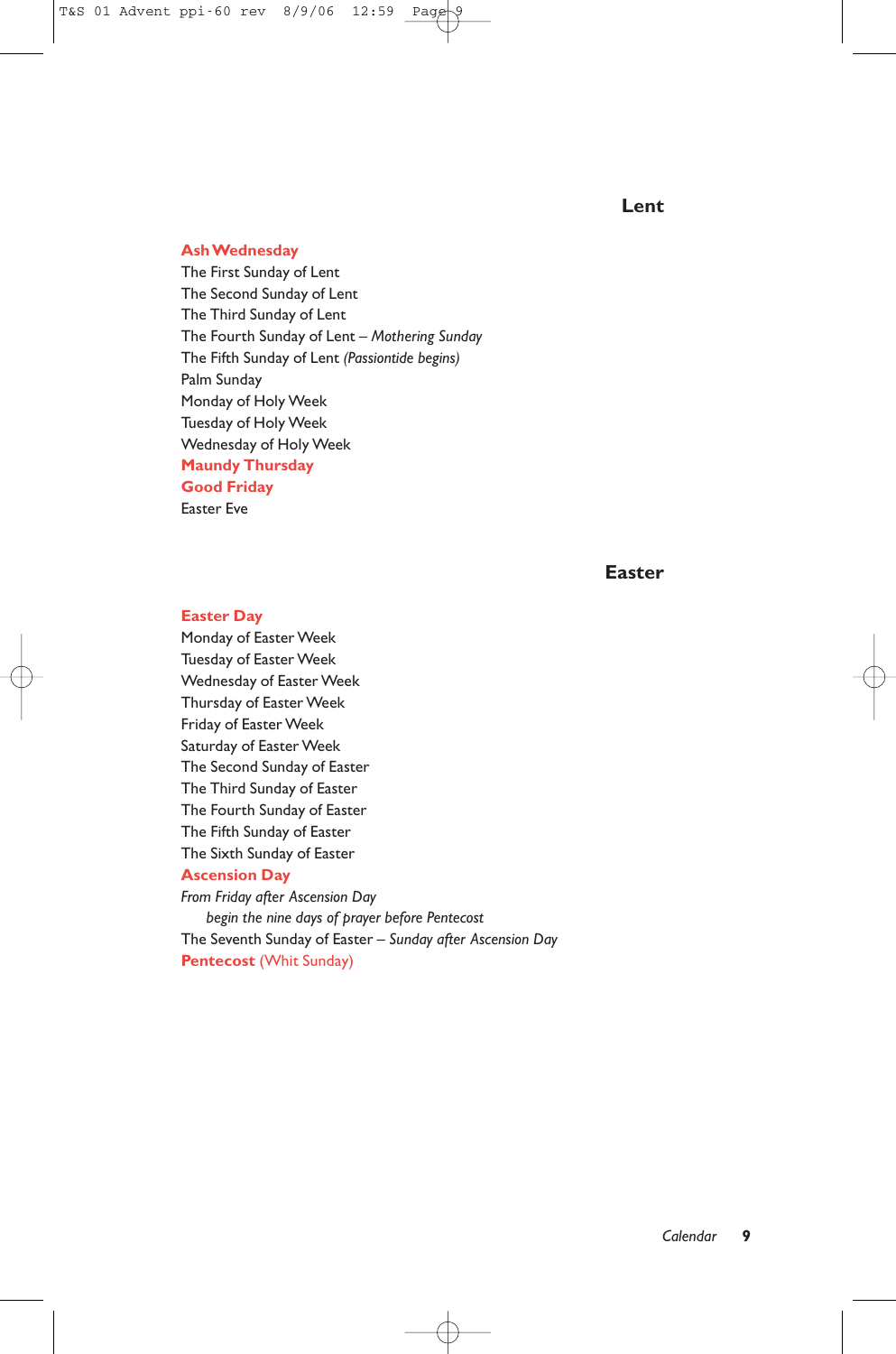# **Ordinary Time**

*This is resumed on the Monday following the Day of Pentecost* **Trinity Sunday** *The Thursday after Trinity Sunday may be observed as*  The Day of Thanksgiving for the Institution of Holy Communion (Corpus Christi) The First Sunday after Trinity The Second Sunday after Trinity The Third Sunday after Trinity The Fourth Sunday after Trinity The Fifth Sunday after Trinity The Sixth Sunday after Trinity The Seventh Sunday after Trinity The Eighth Sunday after Trinity The Ninth Sunday after Trinity The Tenth Sunday after Trinity The Eleventh Sunday after Trinity The Twelfth Sunday after Trinity The Thirteenth Sunday after Trinity The Fourteenth Sunday after Trinity The Fifteenth Sunday after Trinity The Sixteenth Sunday after Trinity The Seventeenth Sunday after Trinity The Eighteenth Sunday after Trinity The Nineteenth Sunday after Trinity The Twentieth Sunday after Trinity The Twenty-first Sunday after Trinity The Last Sunday after Trinity Dedication Festival – *The First Sunday in October or The Last Sunday after Trinity, if date unknown* **All Saints' Day** – *1 November The Sunday between 30 October and 5 November may be kept as All Saints' Sunday or as:* The Fourth Sunday before Advent The Third Sunday before Advent The Second Sunday before Advent Christ the King – *The Sunday next before Advent*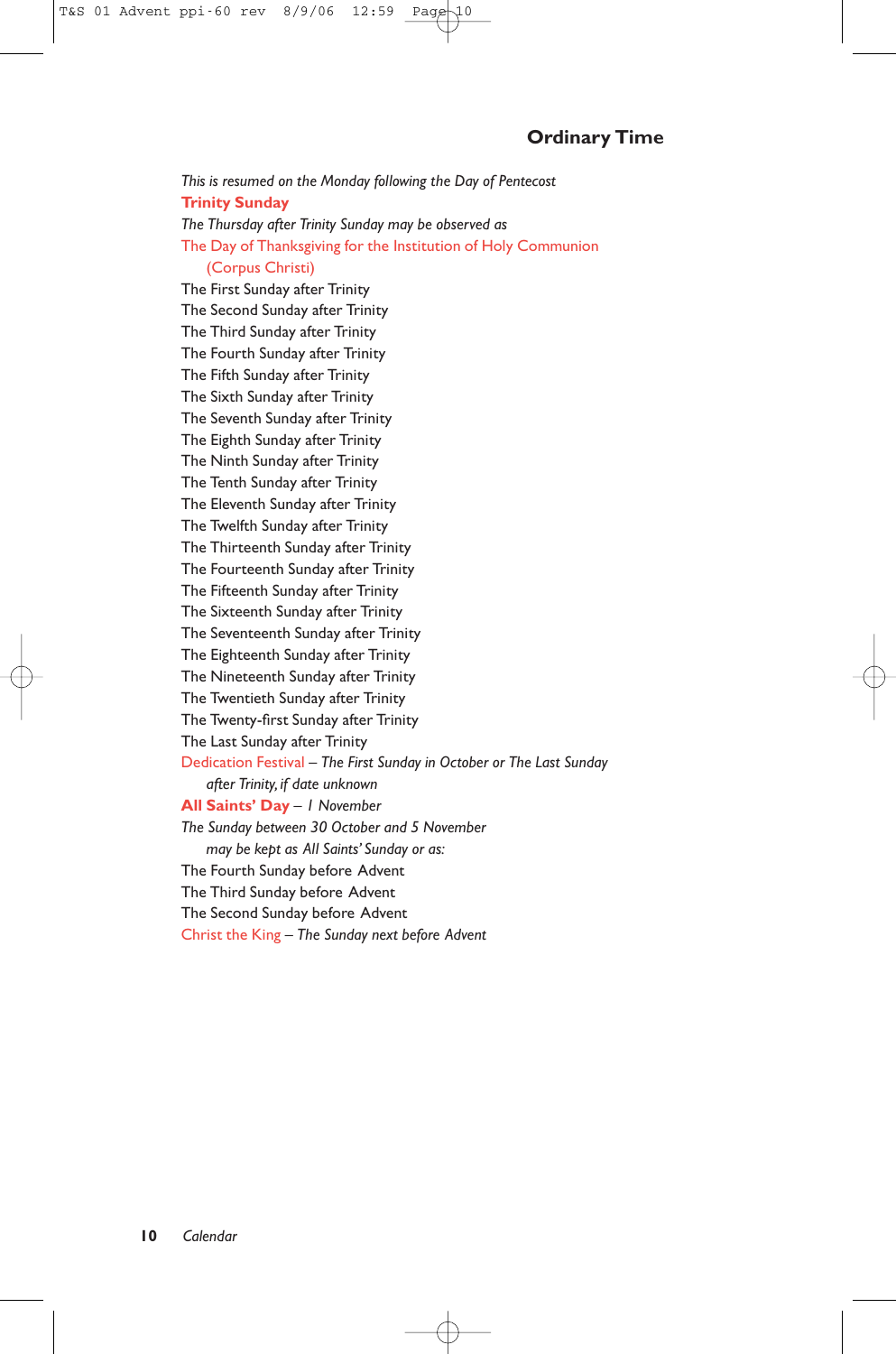# ¶ *Holy Days*

*For the key to the typography, see page 7.*

# **January**

## 1 The Naming and Circumcision of Jesus

## 2 Basil the Great and Gregory of Nazianzus, Bishops, Teachers of the Faith, 379 and 389

- *2 Seraphim, Monk of Sarov, Spiritual Guide, 1833*
- *2 Vedanayagam Samuel Azariah, Bishop in South India, Evangelist, 1945*
- **6 The Epiphany**
- *10 William Laud, Archbishop of Canterbury, 1645*
- *11 Mary Slessor, Missionary in West Africa, 1915*
- 12 Aelred of Hexham, Abbot of Rievaulx, 1167
- *12 Benedict Biscop, Abbot of Wearmouth, Scholar, 689*
- 13 Hilary, Bishop of Poitiers, Teacher of the Faith, 367
- *13 Kentigern (Mungo), Missionary Bishop in Strathclyde and Cumbria, 603*
- *13 George Fox, Founder of the Society of Friends (the Quakers), 1691*
- 17 Antony of Egypt, Hermit, Abbot, 356
- *17 Charles Gore, Bishop, Founder of the Community of the Resurrection, 1932*
- *18–25 Week of Prayer for Christian Unity*
	- 19 Wulfstan, Bishop of Worcester, 1095
	- *20 Richard Rolle of Hampole, Spiritual Writer, 1349*
	- 21 Agnes, Child Martyr at Rome, 304
	- *22 Vincent of Saragossa, Deacon, first Martyr of Spain, 304*
	- 24 Francis de Sales, Bishop of Geneva, Teacher of the Faith, 1622
	- 25 The Conversion of Paul
	- 26 Timothy and Titus, Companions of Paul
	- 28 Thomas Aquinas, Priest, Philosopher, Teacher of the Faith, 1274
	- 30 Charles, King and Martyr, 1649
	- *31 John Bosco, Priest, Founder of the Salesian Teaching Order, 1888*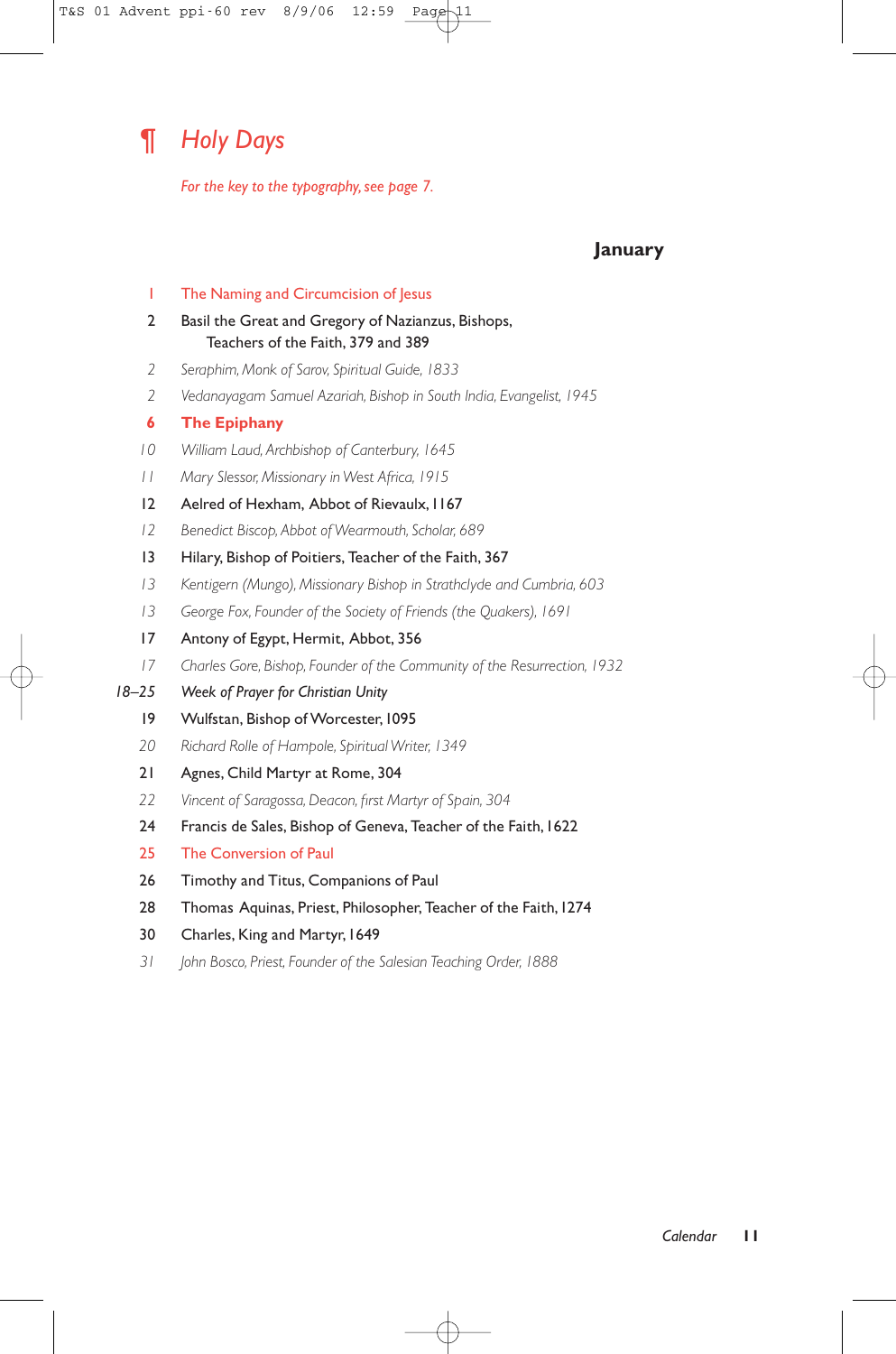- *1 Brigid, Abbess of Kildare, c.525*
- **2 The Presentation of Christ in the Temple (Candlemas)**
- 3 Anskar, Archbishop of Hamburg, Missionary in Denmark and Sweden, 865
- *4 Gilbert of Sempringham, Founder of the Gilbertine Order, 1189*
- *6 The Martyrs of Japan, 1597*
- *10 Scholastica, sister of Benedict, Abbess of Plombariola, c.543*
- 14 Cyril and Methodius, Missionaries to the Slavs, 869 and 885
- *14 Valentine, Martyr at Rome, c.269*
- *15 Sigfrid, Bishop, Apostle of Sweden, 1045*
- *15 Thomas Bray, Priest, Founder of the SPCK and the SPG, 1730*
- 17 Janani Luwum, Archbishop of Uganda, Martyr,1977
- 23 Polycarp, Bishop of Smyrna, Martyr, c.155
- 27 George Herbert, Priest, Poet, 1633

## **Alternative dates**

Matthias may be celebrated on 24 February instead of 14 May.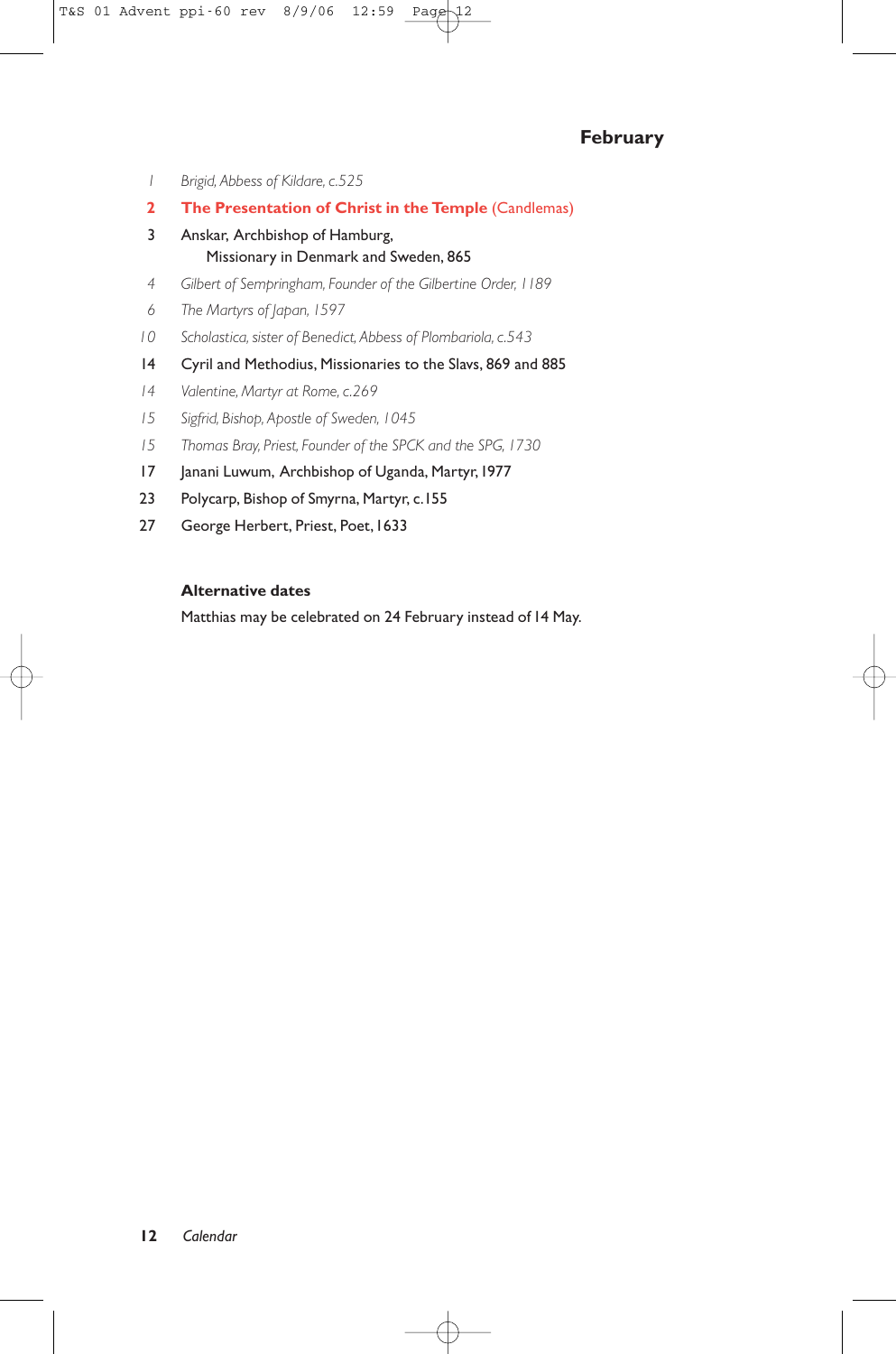# **March**

- 1 David, Bishop of Menevia, Patron of Wales, c.601
- 2 Chad, Bishop of Lichfield, Missionary, 672
- 7 Perpetua, Felicity and their Companions, Martyrs at Carthage, 203
- 8 Edward King, Bishop of Lincoln,1910
- *8 Felix, Bishop, Apostle to the East Angles, 647*
- *8 Geoffrey Studdert Kennedy, Priest, Poet, 1929*
- 17 Patrick, Bishop, Missionary, Patron of Ireland, c.460
- *18 Cyril, Bishop of Jerusalem,Teacher of the Faith, 386*
- 19 Joseph of Nazareth
- 20 Cuthbert, Bishop of Lindisfarne, Missionary, 687
- 21 Thomas Cranmer, Archbishop of Canterbury, Reformation Martyr, 1556
- *24 Walter Hilton of Thurgarton, Augustinian Canon, Mystic, 1396*
- *24 Oscar Romero, Archbishop of San Salvador, Martyr, 1980*
- **25 The Annunciation of Our Lord to the Blessed Virgin Mary**
- *26 Harriet Monsell, Founder of the Community of St John the Baptist, 1883*
- *31 John Donne, Priest, Poet, 1631*

## **Alternative dates**

Chad may be celebrated with Cedd on 26 October instead of 2 March.

Cuthbert may be celebrated on 4 September instead of 20 March*.*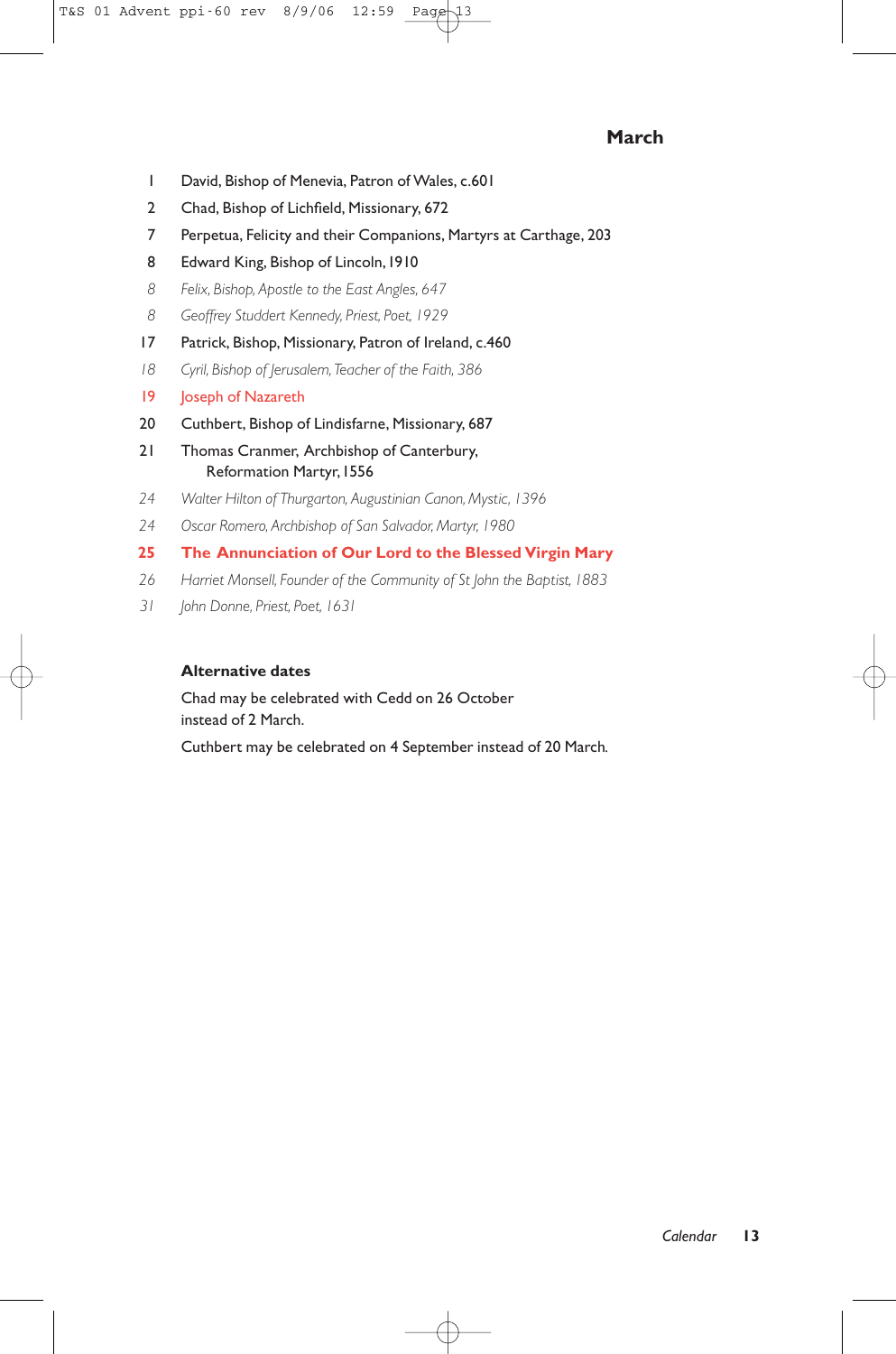- *1 Frederick Denison Maurice, Priest,Teacher of the Faith, 1872*
- *9 Dietrich Bonhoeffer, Lutheran Pastor, Martyr, 1945*
- 10 William Law, Priest, Spiritual Writer,1761
- *10 William of Ockham, Friar, Philosopher,Teacher of the Faith, 1347*
- *11 George Augustus Selwyn, first Bishop of New Zealand, 1878*
- *16 Isabella Gilmore, Deaconess, 1923*
- 19 Alphege, Archbishop of Canterbury, Martyr,1012
- 21 Anselm, Abbot of Le Bec, Archbishop of Canterbury, Teacher of the Faith, 1109
- 23 George, Martyr, Patron of England, c.304
- *24 Mellitus, Bishop of London, first Bishop at St Paul's, 624*
- 25 Mark the Evangelist
- *27 Christina Rossetti, Poet, 1894*
- *28 Peter Chanel, Missionary in the South Pacific, Martyr, 1841*
- 29 Catherine of Siena, Teacher of the Faith, 1380
- *30 Pandita Mary Ramabai,Translator of the Scriptures, 1922*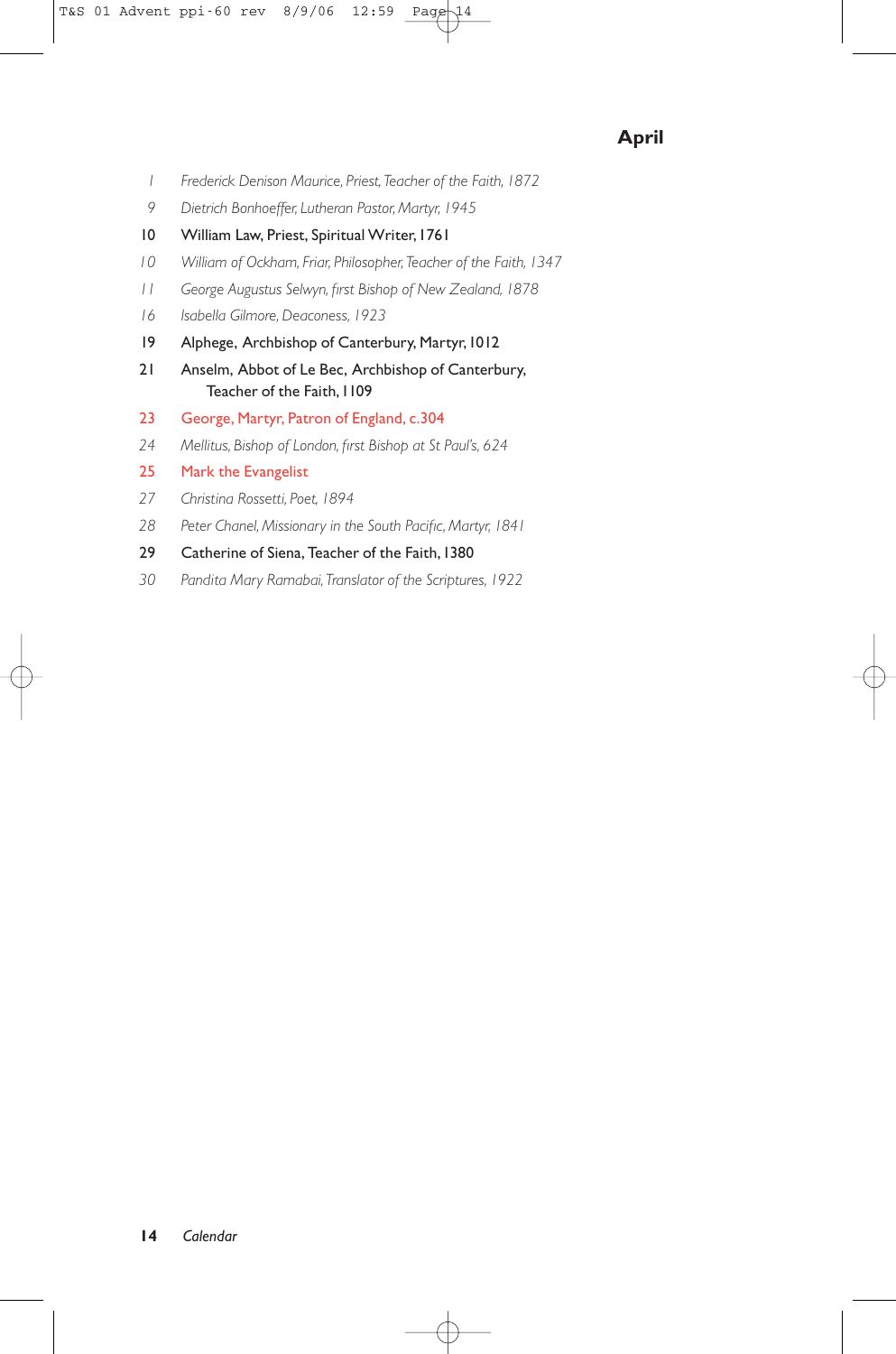- 2 Athanasius, Bishop of Alexandria, Teacher of the Faith, 373
- 4 English Saints and Martyrs of the Reformation Era
- 8 Julian of Norwich, Spiritual Writer, c.1417
- 14 Matthias the Apostle
- *16 Caroline Chisholm, Social Reformer, 1877*
- 19 Dunstan, Archbishop of Canterbury, Restorer of Monastic Life, 988
- 20 Alcuin of York, Deacon, Abbot of Tours, 804
- *21 Helena, Protector of the Holy Places, 330*
- 24 John and Charles Wesley, Evangelists, Hymn Writers, 1791 and 1788
- 25 The Venerable Bede, Monk at Jarrow, Scholar, Historian, 735
- *25 Aldhelm, Bishop of Sherborne, 709*
- 26 Augustine, first Archbishop of Canterbury, 605
- *26 John Calvin, Reformer, 1564*
- *26 Philip Neri, Founder of the Oratorians, Spiritual Guide, 1595*
- *28 Lanfranc, Prior of Le Bec, Archbishop of Canterbury, Scholar, 1089*
- 30 Josephine Butler, Social Reformer,1906
- *30 Joan of Arc,Visionary, 1431*
- *30 Apolo Kivebulaya, Priest, Evangelist in Central Africa, 1933*
- 31 The Visit of the Blessed Virgin Mary to Elizabeth

## **Alternative dates**

Matthias may be celebrated on 24 February instead of 14 May.

The Visit of the Blessed Virgin Mary to Elizabeth may be celebrated on 2 July instead of 31 May.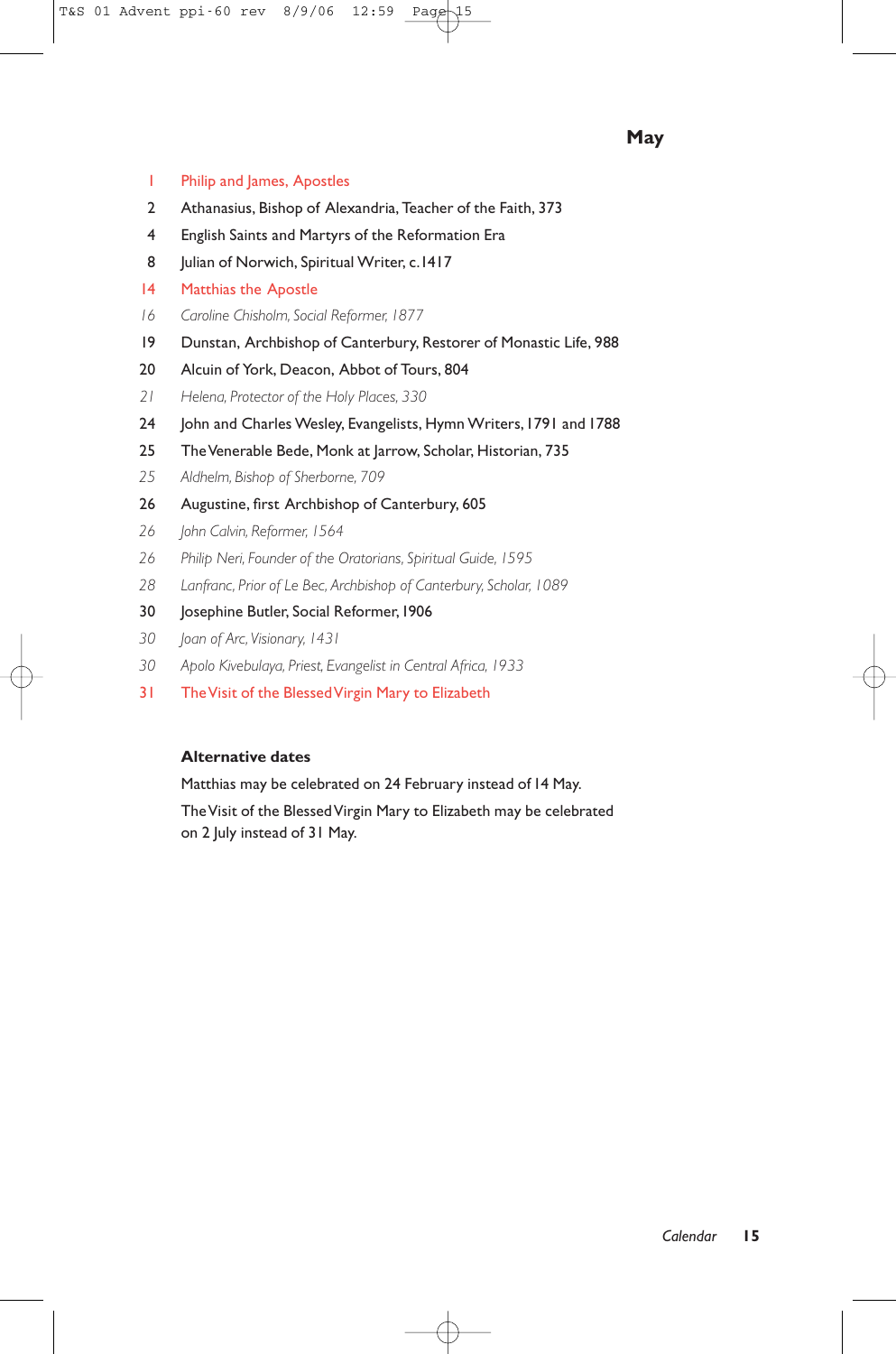## **June**

- 1 Justin, Martyr at Rome, c.165
- *3 The Martyrs of Uganda, 1885–7 and 1977*
- *4 Petroc, Abbot of Padstow, 6th century*
- 5 Boniface (Wynfrith) of Crediton, Bishop, Apostle of Germany, Martyr, 754
- *6 Ini Kopuria, Founder of the Melanesian Brotherhood, 1945*
- 8 Thomas Ken, Bishop of Bath and Wells, Nonjuror, Hymn Writer,1711
- 9 Columba, Abbot of Iona, Missionary, 597
- *9 Ephrem of Syria, Deacon, Hymn Writer,Teacher of the Faith, 373*
- 11 Barnabas the Apostle
- *14 Richard Baxter, Puritan Divine, 1691*
- *15 Evelyn Underhill, Spiritual Writer, 1941*
- 16 Richard, Bishop of Chichester,1253
- *16 Joseph Butler, Bishop of Durham, Philosopher, 1752*
- *17 Samuel and Henrietta Barnett, Social Reformers, 1913 and 1936*
- *18 Bernard Mizeki, Apostle of the MaShona, Martyr, 1896*
- *19 Sundar Singh of India, Sadhu (holy man), Evangelist, Teacher of the Faith, 1929*
- 22 Alban, first Martyr of Britain, c.250
- 23 Etheldreda, Abbess of Ely, c.678
- 24 The Birth of John the Baptist
- *27 Cyril, Bishop of Alexandria,Teacher of the Faith, 444*
- 28 Irenæus, Bishop of Lyons, Teacher of the Faith, c.200
- 29 Peter and Paul, Apostles

#### **Alternative dates**

Peter the Apostle may be celebrated alone, without Paul, on 29 June.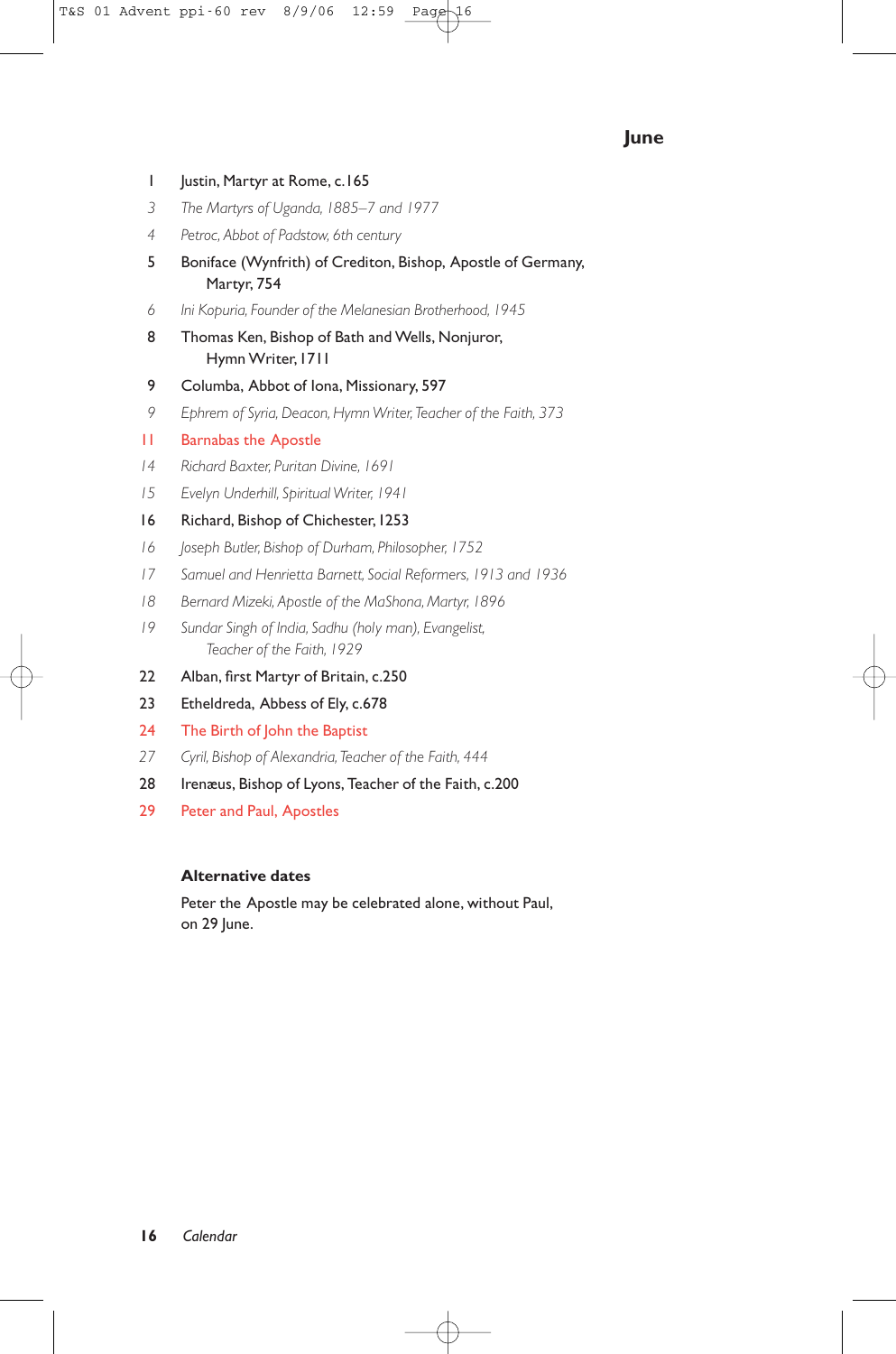# **July**

- *1 Henry, John, and Henry Venn the younger, Priests, Evangelical Divines, 1797, 1813 and 1873*
- 3 Thomas the Apostle
- *6 Thomas More, Scholar, and John Fisher, Bishop of Rochester, Reformation Martyrs, 1535*
- 11 Benedict of Nursia, Abbot of Monte Cassino, Father of Western Monasticism, c.550
- 14 John Keble, Priest, Tractarian, Poet, 1866
- 15 Swithun, Bishop of Winchester, c.862
- *15 Bonaventure, Friar, Bishop,Teacher of the Faith, 1274*
- *16 Osmund, Bishop of Salisbury, 1099*
- *18 Elizabeth Ferard, first Deaconess of the Church of England, Founder of the Community of St Andrew, 1883*
- 19 Gregory, Bishop of Nyssa, and his sister Macrina, Deaconess, Teachers of the Faith, c.394 and c.379
- *20 Margaret of Antioch, Martyr, 4th century*
- *20 Bartolomé de las Casas, Apostle to the Indies, 1566*
- 22 Mary Magdalene
- *23 Bridget of Sweden, Abbess of Vadstena, 1373*
- 25 James the Apostle
- 26 Anne and Joachim, Parents of the Blessed Virgin Mary
- *27 Brooke Foss Westcott, Bishop of Durham,Teacher of the Faith, 1901*
- 29 Mary, Martha and Lazarus, Companions of Our Lord
- 30 William Wilberforce, Social Reformer,1833
- *31 Ignatius of Loyola, Founder of the Society of Jesus, 1556*

## **Alternative dates**

The Visit of the Blessed Virgin Mary to Elizabeth may be celebrated on 2 July instead of 31 May.

Thomas the Apostle may be celebrated on 21 December instead of 3 July.

Thomas Becket may be celebrated on 7 July instead of 29 December*.*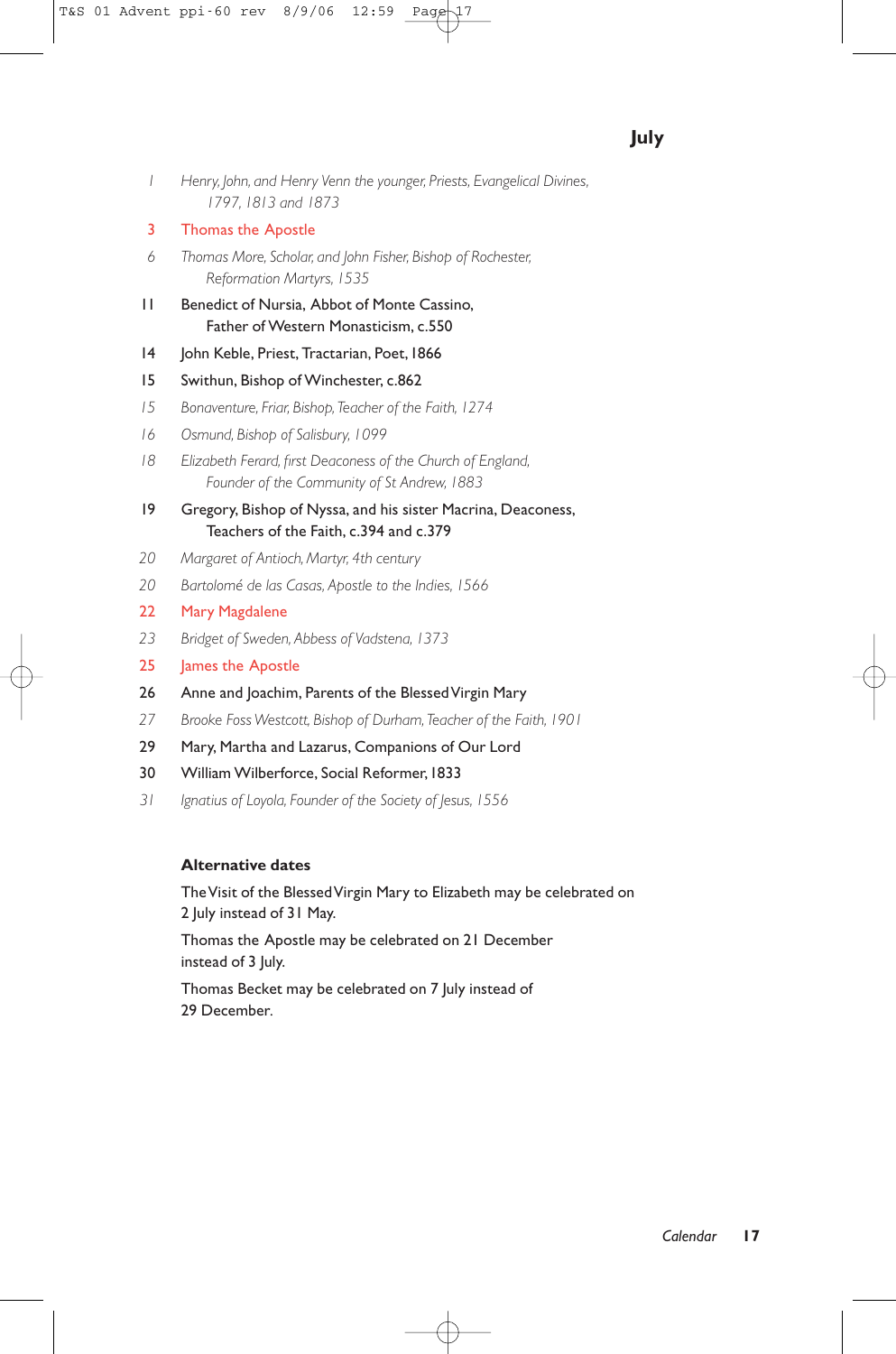# **August**

- *4 Jean-Baptiste Vianney, Curé d'Ars, Spiritual Guide, 1859*
- 5 Oswald, King of Northumbria, Martyr, 642
- 6 The Transfiguration of our Lord
- *7 John Mason Neale, Priest, Hymn Writer, 1866*
- 8 Dominic, Priest, Founder of the Order of Preachers, 1221
- 9 Mary Sumner, Founder of the Mothers' Union,1921
- 10 Laurence, Deacon at Rome, Martyr, 258
- 11 Clare of Assisi, Founder of the Minoresses (Poor Clares),1253
- *11 John Henry Newman, Priest,Tractarian, 1890*
- 13 Jeremy Taylor, Bishop of Down and Connor, Teacher of the Faith, 1667
- *13 Florence Nightingale, Nurse, Social Reformer, 1910*
- *13 Octavia Hill, Social Reformer, 1912*
- *14 Maximilian Kolbe, Friar, Martyr, 1941*
- 15 The Blessed Virgin Mary
- 20 Bernard, Abbot of Clairvaux, Teacher of the Faith, 1153
- *20 William and Catherine Booth, Founders of the Salvation Army, 1912 and 1890*
- 24 Bartholomew the Apostle
- 27 Monica, mother of Augustine of Hippo, 387
- 28 Augustine, Bishop of Hippo, Teacher of the Faith, 430
- 29 The Beheading of John the Baptist
- 30 John Bunyan, Spiritual Writer, 1688
- 31 Aidan, Bishop of Lindisfarne, Missionary, 651

## **Alternative dates**

The Blessed Virgin Mary may be celebrated on 8 September instead of 15 August.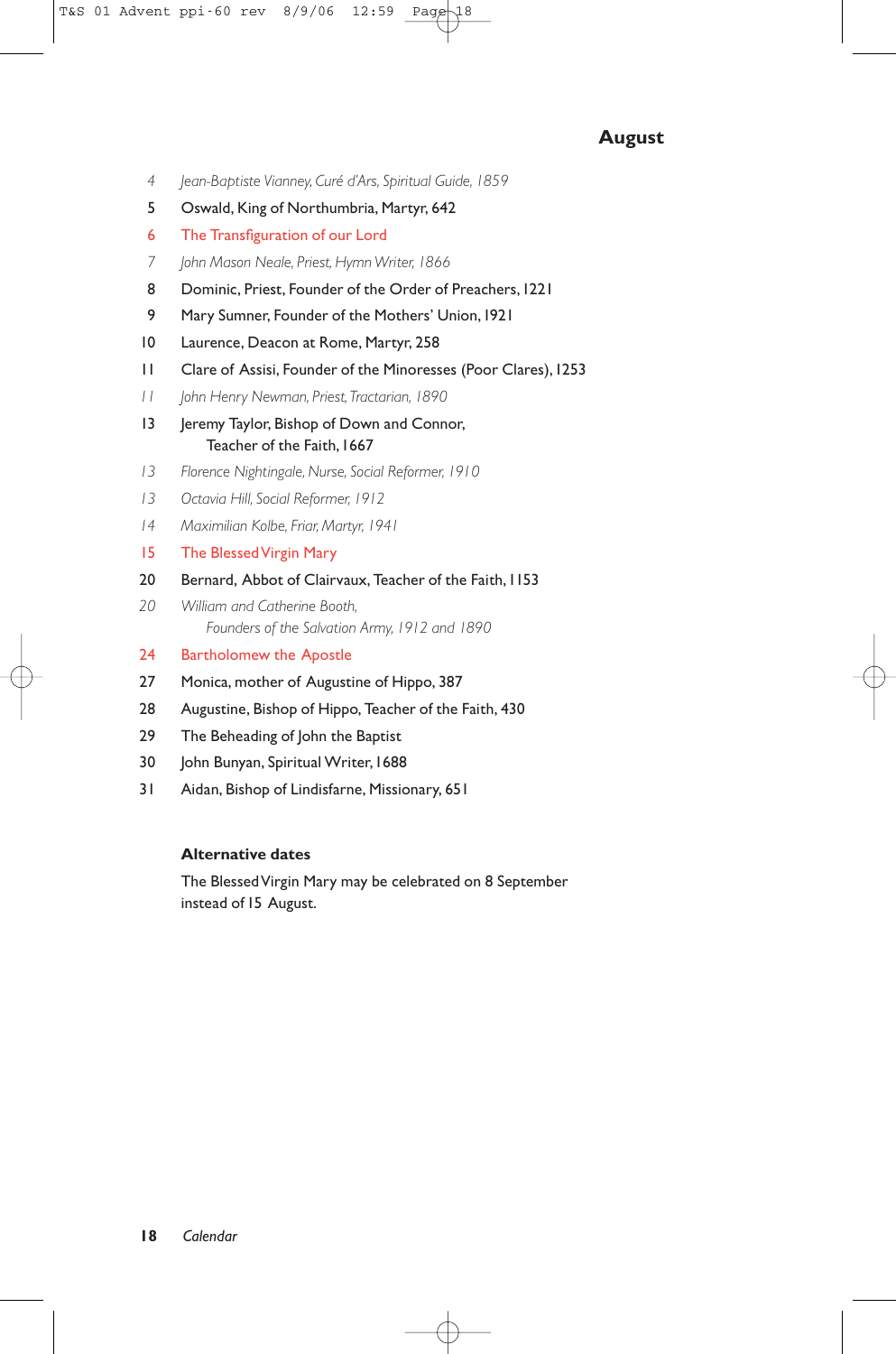# **September**

- *1 Giles of Provence, Hermit, c.710*
- *2 The Martyrs of Papua New Guinea, 1901 and 1942*
- 3 Gregory the Great, Bishop of Rome, Teacher of the Faith, 604
- *4 Birinus, Bishop of Dorchester (Oxon), Apostle of Wessex, 650*
- *6 Allen Gardiner, Missionary, Founder of the South American Mission Society, 1851*
- 8 The Birth of the Blessed Virgin Mary
- *9 Charles Fuge Lowder, Priest, 1880*
- 13 John Chrysostom, Bishop of Constantinople, Teacher of the Faith, 407
- 14 Holy Cross Day
- 15 Cyprian, Bishop of Carthage, Martyr, 258
- 16 Ninian, Bishop of Galloway, Apostle of the Picts, c.432
- *16 Edward Bouverie Pusey, Priest,Tractarian, 1882*
- 17 Hildegard, Abbess of Bingen,Visionary,1179
- *19 Theodore of Tarsus, Archbishop of Canterbury, 690*
- 20 John Coleridge Patteson, First Bishop of Melanesia, and his Companions, Martyrs,1871
- 21 Matthew, Apostle and Evangelist
- 25 Lancelot Andrewes, Bishop of Winchester, Spiritual Writer,1626
- *25 Sergei of Radonezh, Russian Monastic Reformer,Teacher of the Faith, 1392*
- *26 Wilson Carlile, Founder of the Church Army, 1942*
- 27 Vincent de Paul, Founder of the Congregation of the Mission (Lazarists), 1660
- 29 Michael and All Angels
- *30 Jerome,Translator of the Scriptures,Teacher of the Faith, 420*

## **Alternative dates**

Cuthbert may be celebrated on 4 September instead of 20 March.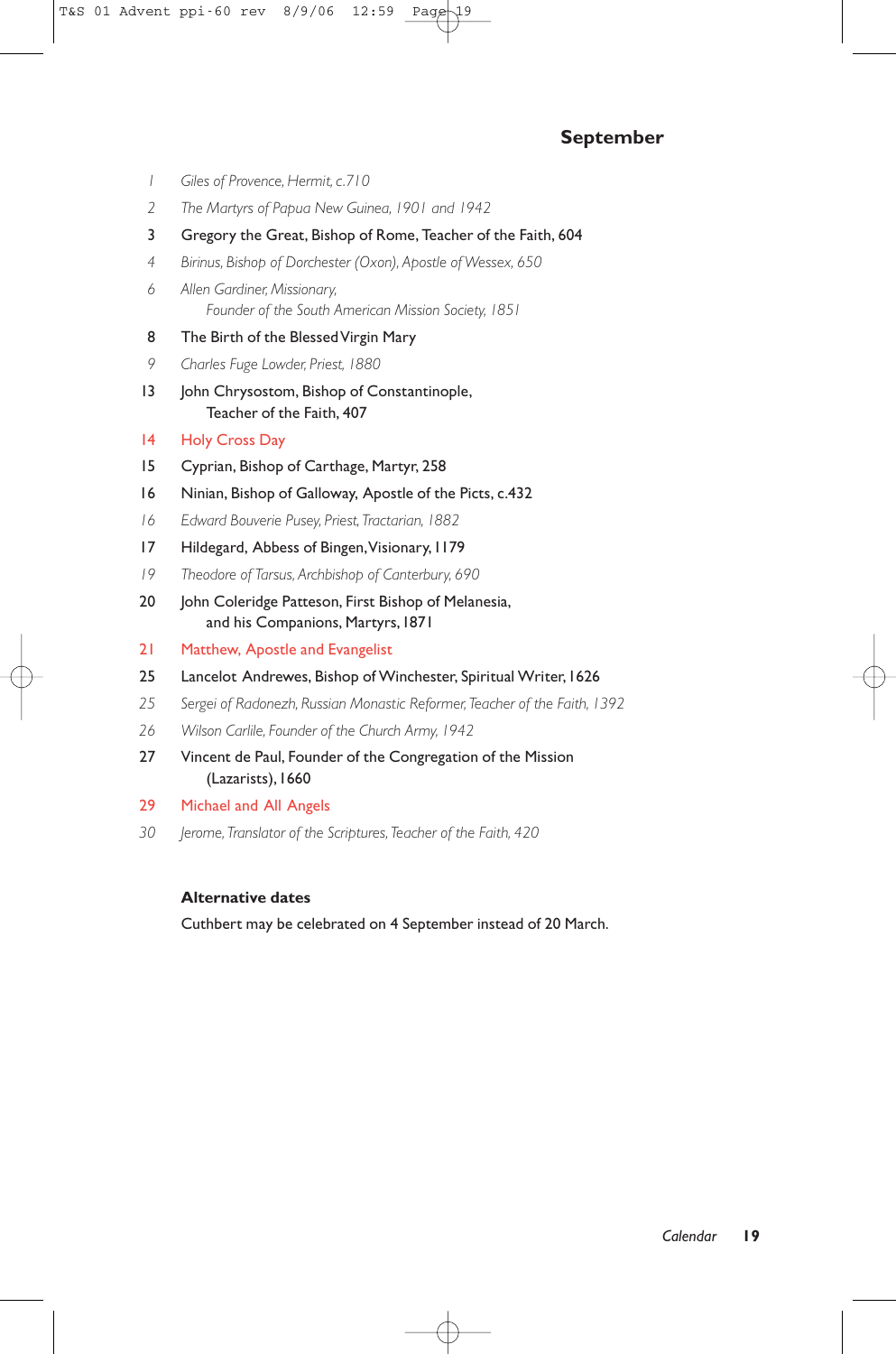# **October**

- *1 Remigius, Bishop of Rheims, Apostle of the Franks, 533*
- *1 Anthony Ashley Cooper, Earl of Shaftesbury, Social Reformer, 1885*
- 4 Francis of Assisi, Friar, Deacon, Founder of the Friars Minor,1226
- 6 William Tyndale, Translator of the Scriptures, Reformation Martyr, 1536
- *9 Denys, Bishop of Paris, and his Companions, Martyrs, c.250*
- *9 Robert Grosseteste, Bishop of Lincoln, Philosopher, Scientist, 1253*
- 10 Paulinus, Bishop of York, Missionary, 644
- *10 Thomas Traherne, Poet, Spiritual Writer, 1674*
- *11 Ethelburga, Abbess of Barking, 675*
- *11 James the Deacon, companion of Paulinus, 7th century*
- 12 Wilfrid of Ripon, Bishop, Missionary, 709
- *12 Elizabeth Fry, Prison Reformer, 1845*
- *12 Edith Cavell, Nurse, 1915*
- 13 Edward the Confessor, King of England, 1066
- 15 Teresa of Avila, Teacher of the Faith,1582
- *16 Nicholas Ridley, Bishop of London, and Hugh Latimer, Bishop of Worcester, Reformation Martyrs, 1555*
- 17 Ignatius, Bishop of Antioch, Martyr, c.107
- 18 Luke the Evangelist
- 19 Henry Martyn, Translator of the Scriptures, Missionary in India and Persia,1812
- *25 Crispin and Crispinian, Martyrs at Rome, c.287*
- 26 Alfred the Great, King of the West Saxons, Scholar, 899
- *26 Cedd, Abbot of Lastingham, Bishop of the East Saxons, 664*
- 28 Simon and Jude, Apostles
- 29 James Hannington, Bishop of Eastern Equatorial Africa, Martyr in Uganda,1885
- *31 Martin Luther, Reformer, 1546*

## **Alternative dates**

Chad may be celebrated with Cedd on 26 October instead of 2 March.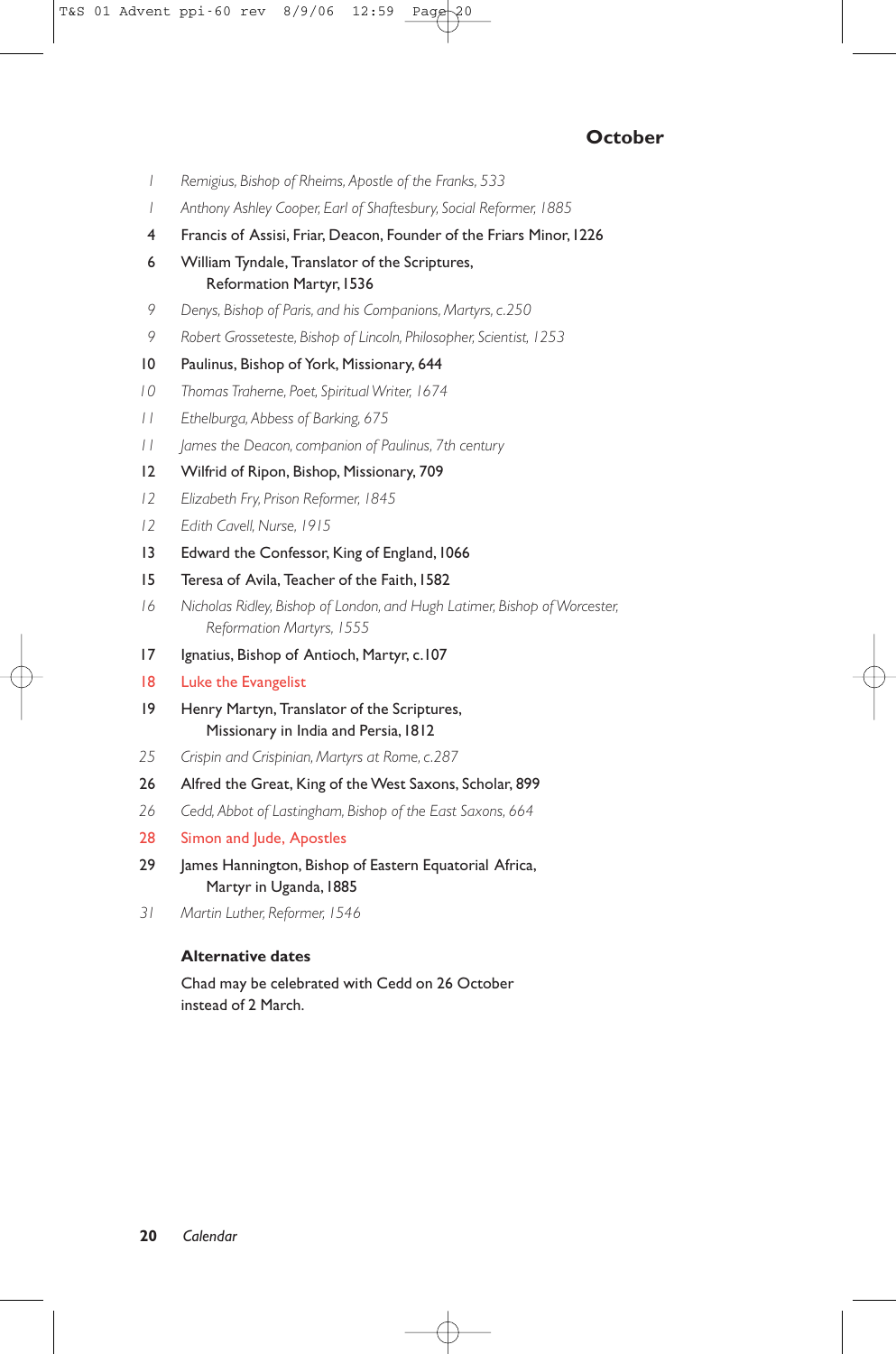### **1 All Saints' Day**

- 2 Commemoration of the Faithful Departed (All Souls' Day)
- 3 Richard Hooker, Priest, Anglican Apologist, Teacher of the Faith, 1600
- *3 Martin of Porres, Friar, 1639*
- *6 Leonard, Hermit, 6th century*
- *6 William Temple, Archbishop of Canterbury,Teacher of the Faith, 1944*
- 7 Willibrord of York, Bishop, Apostle of Frisia, 739
- 8 The Saints and Martyrs of England
- *9 Margery Kempe, Mystic, c.1440*
- 10 Leo the Great, Bishop of Rome, Teacher of the Faith, 461
- 11 Martin, Bishop of Tours, c.397
- 13 Charles Simeon, Priest, Evangelical Divine, 1836
- *14 Samuel Seabury, first Anglican Bishop in North America, 1796*
- 16 Margaret, Queen of Scotland, Philanthropist, Reformer of the Church, 1093
- *16 Edmund Rich of Abingdon, Archbishop of Canterbury, 1240*
- 17 Hugh, Bishop of Lincoln,1200
- 18 Elizabeth of Hungary, Princess of Thuringia, Philanthropist,1231
- 19 Hilda, Abbess of Whitby, 680
- *19 Mechtild, Béguine of Magdeburg, Mystic, 1280*
- 20 Edmund, King of the East Angles, Martyr, 870
- *20 Priscilla Lydia Sellon, a Restorer of the Religious Life in the Church of England, 1876*
- *22 Cecilia, Martyr at Rome, c.230*
- 23 Clement, Bishop of Rome, Martyr, c.100
- *25 Catherine of Alexandria, Martyr, 4th century*
- *25 Isaac Watts, Hymn Writer, 1748*
- *29 Day of Intercession and Thanksgiving for the Missionary Work of the Church*
- 30 Andrew the Apostle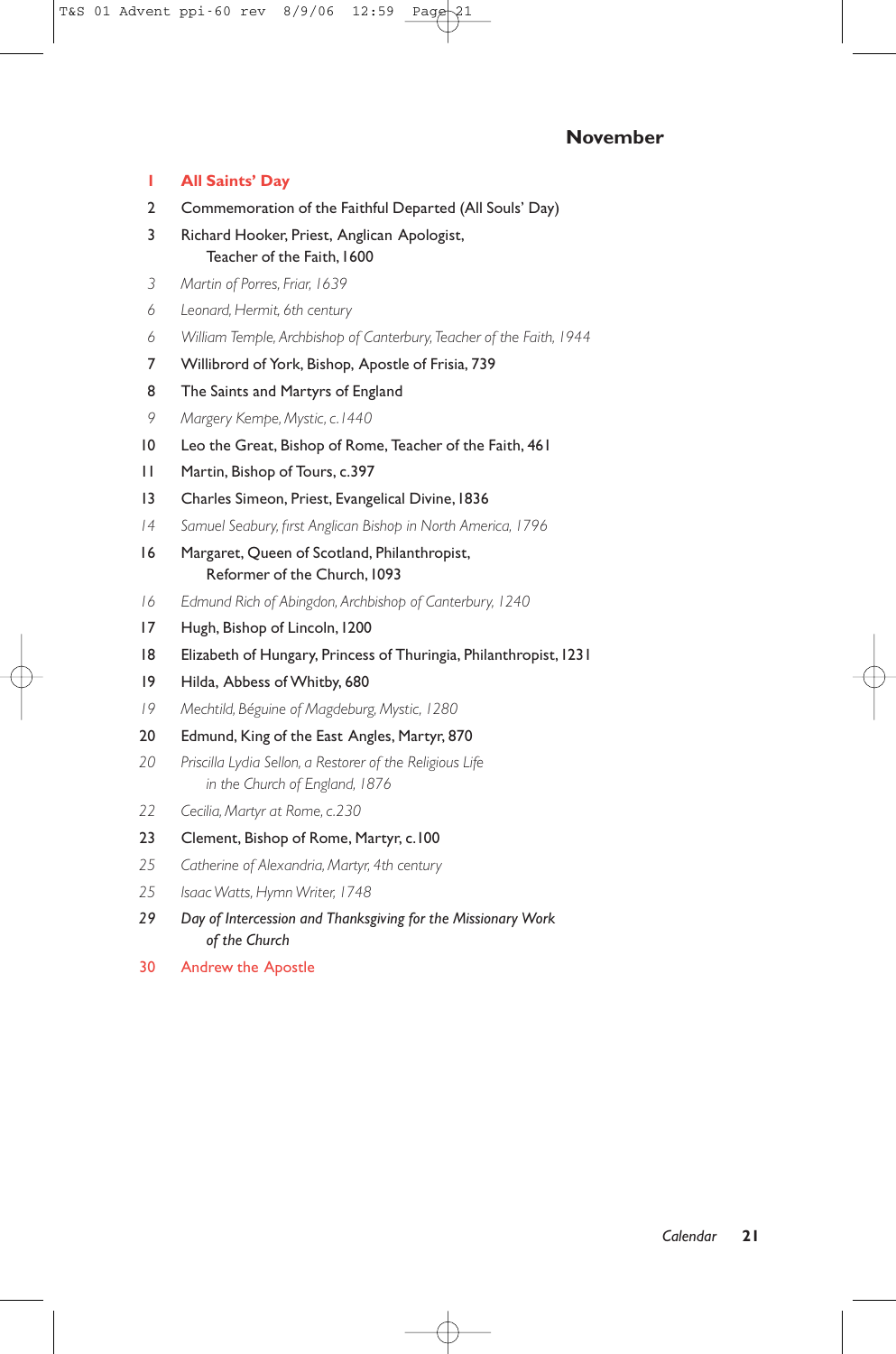## **December**

- *1 Charles de Foucauld, Hermit in the Sahara, 1916*
- *3 Francis Xavier, Missionary, Apostle of the Indies, 1552*
- *4 John of Damascus, Monk ,Teacher of the Faith, c.749*
- *4 Nicholas Ferrar, Deacon, Founder of the Little Gidding Community, 1637*
- 6 Nicholas, Bishop of Myra, c.326
- 7 Ambrose, Bishop of Milan, Teacher of the Faith, 397
- 8 The Conception of the Blessed Virgin Mary
- 13 Lucy, Martyr at Syracuse, 304
- *13 Samuel Johnson, Moralist, 1784*
- 14 John of the Cross, Poet, Teacher of the Faith, 1591
- *17 O Sapientia*
- *17 Eglantyne Jebb, Social Reformer, Founder of 'Save The Children', 1928*
- 24 Christmas Eve
- **25 Christmas Day**
- 26 Stephen, Deacon, First Martyr
- 27 John, Apostle and Evangelist
- 28 The Holy Innocents
- 29 Thomas Becket, Archbishop of Canterbury, Martyr, 1170
- *31 John Wyclif, Reformer, 1384*

#### **Alternative dates**

Thomas the Apostle may be celebrated on 21 December instead of 3 July.

Thomas Becket may be celebrated on 7 July instead of 29 December.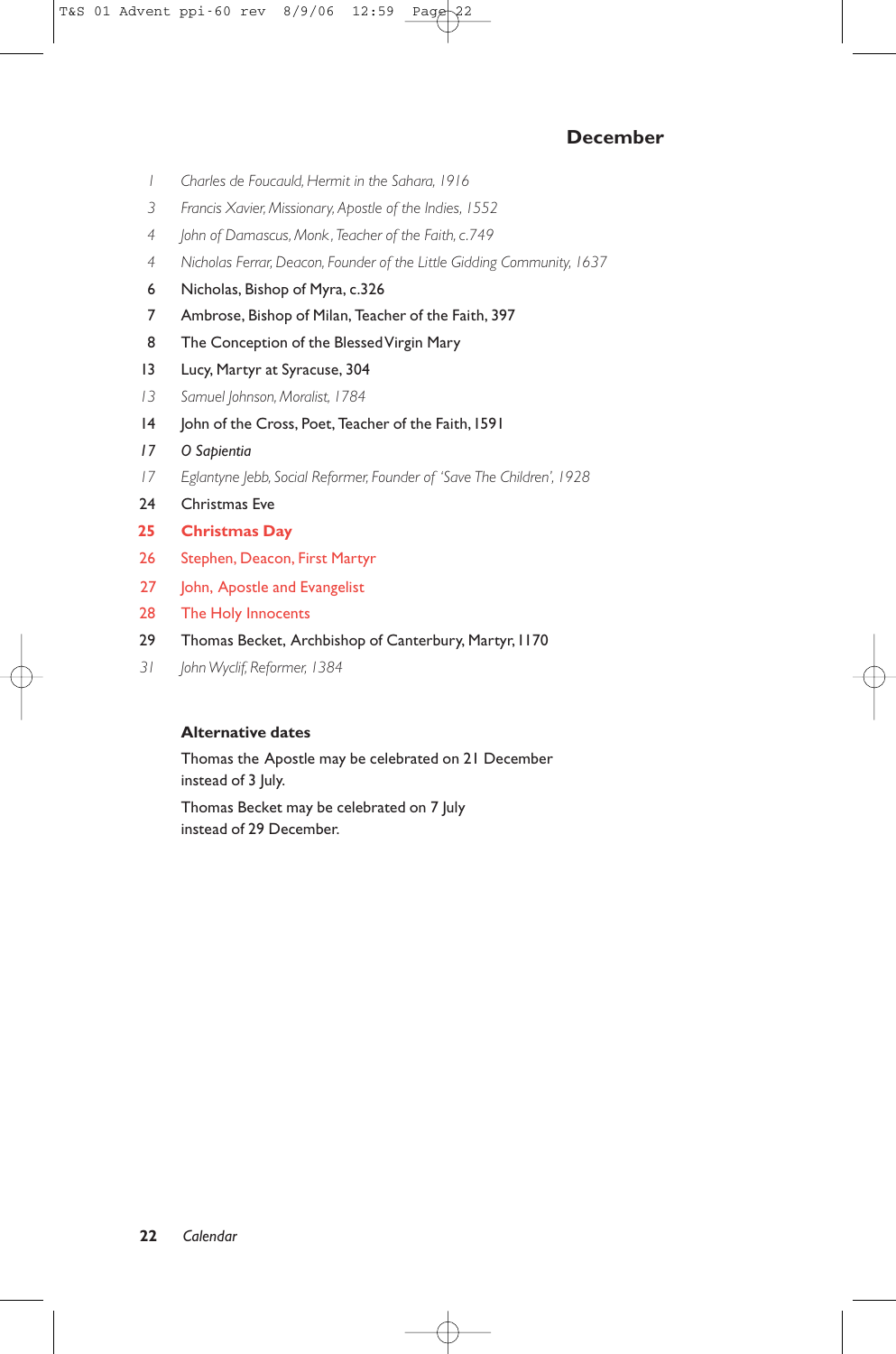# *¶ The Date of Easter and Other Variable Dates*

*For the lectionary years, see Common Worship: Services and Prayers for the Church of England, page 538.*

| Year | Ash |             |     | Easter   |     | Ascension | Pentecost     | <b>First Sunday</b> |
|------|-----|-------------|-----|----------|-----|-----------|---------------|---------------------|
|      |     | Wednesday   | Day |          | Day |           | (Whit Sunday) | of Advent           |
| 2006 |     | I March     |     | 16 April |     | 25 May    | 4 June        | 3 December          |
| 2007 |     | 21 February |     | 8 April  |     | 17 May    | 27 May        | 2 December          |
| 2008 |     | 6 February  |     | 23 March |     | 1 May     | II May        | 30 November         |
| 2009 |     | 25 February |     | 12 April |     | 21 May    | 31 May        | 29 November         |
| 2010 |     | 17 February |     | 4 April  |     | 13 May    | 23 May        | 28 November         |
| 2011 |     | 9 March     |     | 24 April |     | 2 June    | 12 June       | 27 November         |
| 2012 |     | 22 February |     | 8 April  |     | 17 May    | 27 May        | 2 December          |
| 2013 |     | 13 February |     | 31 March |     | 9 May     | 19 May        | I December          |
| 2014 |     | 5 March     |     | 20 April |     | 29 May    | 8 June        | 30 November         |
| 2015 |     | 18 February |     | 5 April  |     | 14 May    | 24 May        | 29 November         |
| 2016 |     | 10 February |     | 27 March |     | 5 May     | 15 May        | 27 November         |
| 2017 |     | I March     |     | 16 April |     | 25 May    | 4 June        | 3 December          |
| 2018 |     | 14 February |     | I April  |     | 10 May    | 20 May        | 2 December          |
| 2019 |     | 6 March     |     | 21 April |     | 30 May    | 9 June        | I December          |
| 2020 |     | 26 February |     | 12 April |     | 21 May    | 31 May        | 29 November         |
| 2021 |     | 17 February |     | 4 April  |     | 13 May    | 23 May        | 28 November         |
| 2022 |     | 2 March     |     | 17 April |     | 26 May    | 5 June        | 27 November         |
| 2023 |     | 22 February |     | 9 April  |     | 18 May    | 28 May        | 3 December          |
| 2024 |     | 14 February |     | 31 March |     | 9 May     | 19 May        | I December          |
| 2025 |     | 5 March     |     | 20 April |     | 29 May    | 8 June        | 30 November         |
| 2026 |     | 18 February |     | 5 April  |     | 14 May    | 24 May        | 29 November         |
| 2027 |     | 10 February |     | 28 March |     | 6 May     | 16 May        | 28 November         |
| 2028 |     | I March     |     | 16 April |     | 25 May    | 4 June        | 3 December          |
| 2029 |     | 14 February |     | I April  |     | 10 May    | 20 May        | 2 December          |
| 2030 |     | 6 March     |     | 21 April |     | 30 May    | 9 June        | I December          |
| 2031 |     | 26 February |     | 13 April |     | 22 May    | l June        | 30 November         |
| 2032 |     | II February |     | 28 March |     | 6 May     | 16 May        | 28 November         |
| 2033 |     | 2 March     |     | 17 April |     | 26 May    | 5 June        | 27 November         |
| 2034 |     | 22 February |     | 9 April  |     | 18 May    | 28 May        | 3 December          |
| 2035 |     | 7 February  |     | 25 March |     | 3 May     | 13 May        | 2 December          |
| 2036 |     | 27 February |     | 13 April |     | 22 May    | I June        | 30 November         |
| 2037 |     | 18 February |     | 5 April  |     | 14 May    | 24 May        | 29 November         |
| 2038 |     | 10 March    |     | 25 April |     | 3 June    | 13 June       | 28 November         |
| 2039 |     | 23 February |     | 10 April |     | 19 May    | 29 May        | 27 November         |
| 2040 |     | 15 February |     | I April  |     | 10 May    | 20 May        | 2 December          |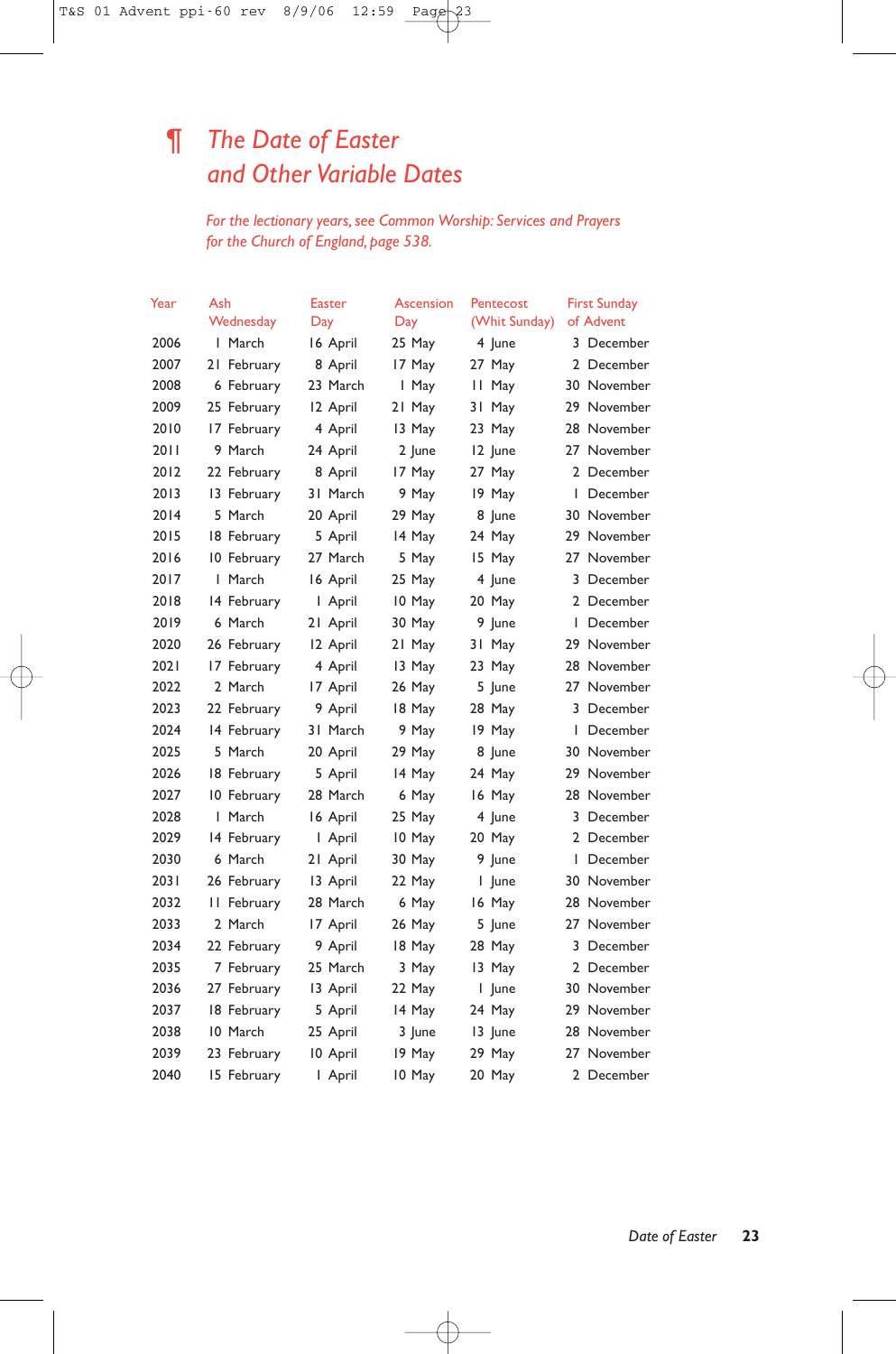# *¶ Rules to Order the Christian Year*

*For a Table of Transferences see page 30.*

#### *Sundays*

All Sundays celebrate the paschal mystery of the death and resurrection of the Lord. Nevertheless, they also reflect the character of the seasons in which they are set.

At Evening Prayer on Saturdays other than Easter Eve, Christmas Eve or Principal Feasts or Festivals, the Collect appointed for the ensuing Sunday shall be used.

When a Festival occurs on the First or Second Sunday of Christmas, a Sunday of Epiphany, a Sunday before Lent, a Sunday after Trinity or on the Fourth, Third or Second Sundays before Advent, it is always to be observed but may be celebrated either on the Sunday or on the first available day thereafter. Festivals may not be celebrated on Sundays in Advent, Lent or Eastertide.

In a year when there are 23 Sundays after Trinity before the Fourth Sunday before Advent, the Collect and Post Communion for the Last Sunday after Trinity shall be used on the 23rd Sunday after Trinity and the Collect and Post Communion for the 3rd Sunday before Lent shall be used on the 22nd Sunday after Trinity.

#### *Principal Feasts*

The Principal Feasts which are to be observed are:

Christmas Day The Epiphany The Presentation of Christ in the Temple The Annunciation of Our Lord to the Blessed Virgin Mary Easter Day Ascension Day Pentecost (Whit Sunday) Trinity Sunday All Saints' Day

On these days the Holy Communion is celebrated in every cathedral and parish church, and this celebration, required by Canon B 14, may only be dispensed with in accordance with the provision of Canon B 14A.

These days, and the liturgical provision for them, may not be displaced by any other celebration, except that the Annunciation, falling on a Sunday, is transferred to the Monday following or, falling between Palm Sunday and the Second Sunday of Easter inclusive, is transferred to the Monday after the Second Sunday of Easter.

Except in the case of Christmas Day and Easter Day, the celebration of the Feast begins with Evening Prayer on the day before the Feast, and the Collect at that Evening Prayer is that of the Feast. In the case of Christmas Eve and Easter Eve, there is proper liturgical provision, including a Collect, for the Eve, and this is used at both Morning and Evening Prayer.

If the Epiphany (6 January) falls on a weekday it may, for pastoral reasons, be celebrated on the Sunday falling between 2 and 8 January inclusive.

The Presentation of Christ in the Temple (Candlemas) is celebrated either on 2 February or on the Sunday falling between 28 January and 3 February.

All Saints' Day is celebrated on either I November or the Sunday falling between 30 October and 5 November; if the latter there may be a secondary celebration on 1 November.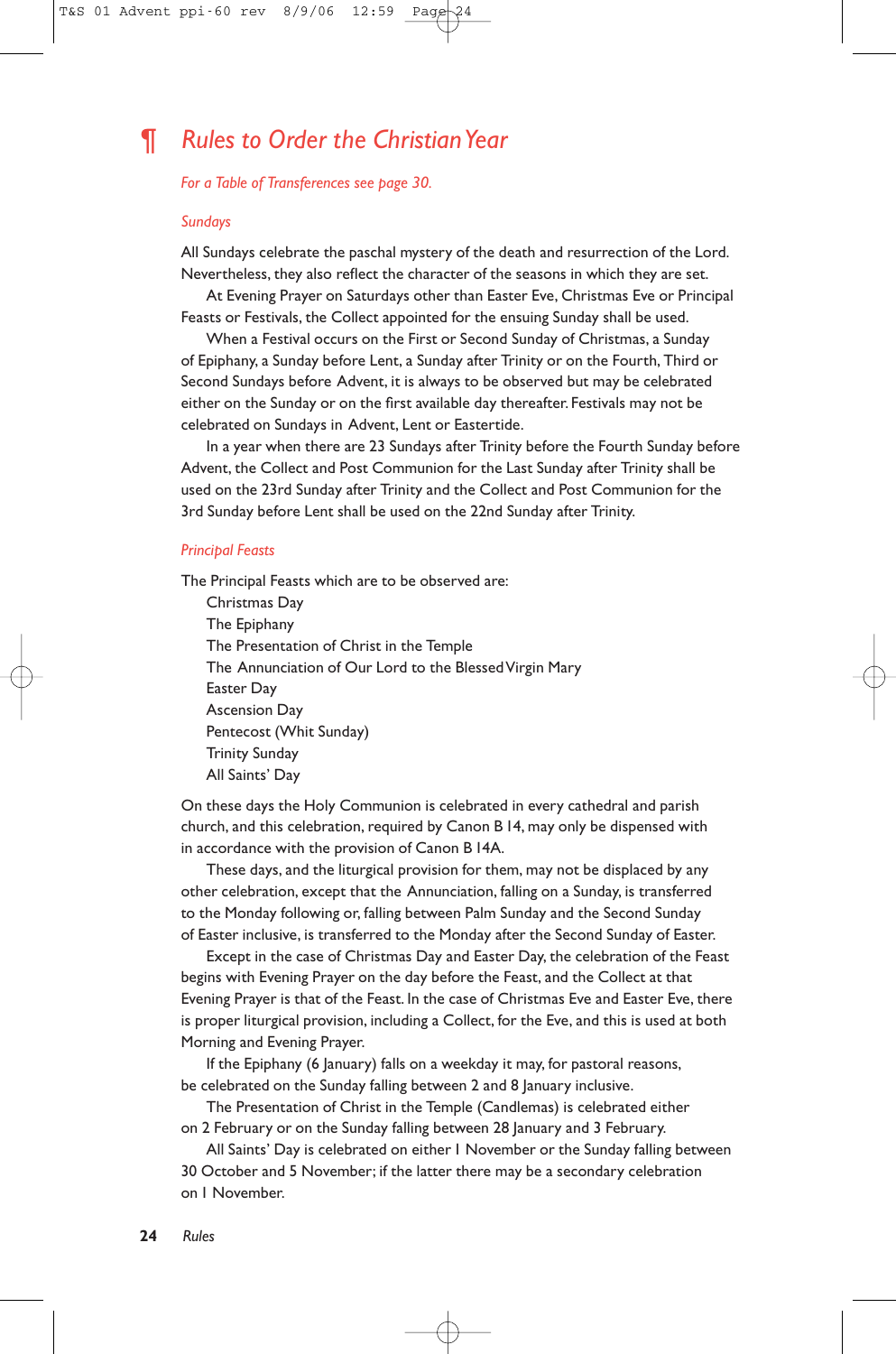#### *Other Principal Holy Days*

Ash Wednesday, Maundy Thursday and Good Friday are Principal Holy Days. These days, and the liturgical provision for them, may not be displaced by any other celebration.

On Ash Wednesday and Maundy Thursday the Holy Communion is celebrated in every cathedral and parish church, except where there is dispensation under Canon B 14A.

#### *Eastertide*

The paschal character of the Great Fifty Days of Easter, from Easter Day to Pentecost, should be celebrated throughout the season, and should not be displaced by other celebrations. Except for a Patronal or Dedication Festival, no Festival may displace the celebration of Sunday as a memorial of the resurrection, and no saint's day may be celebrated in Easter Week.

The paschal character of the season should be retained on those weekdays when saints' days are celebrated.

Rogation Days are the three days before Ascension Day, when prayer is offered for God's blessing on the fruits of the earth and on human labour.

The nine days after Ascension Day until Pentecost are days of prayer and preparation to celebrate the outpouring of the Spirit.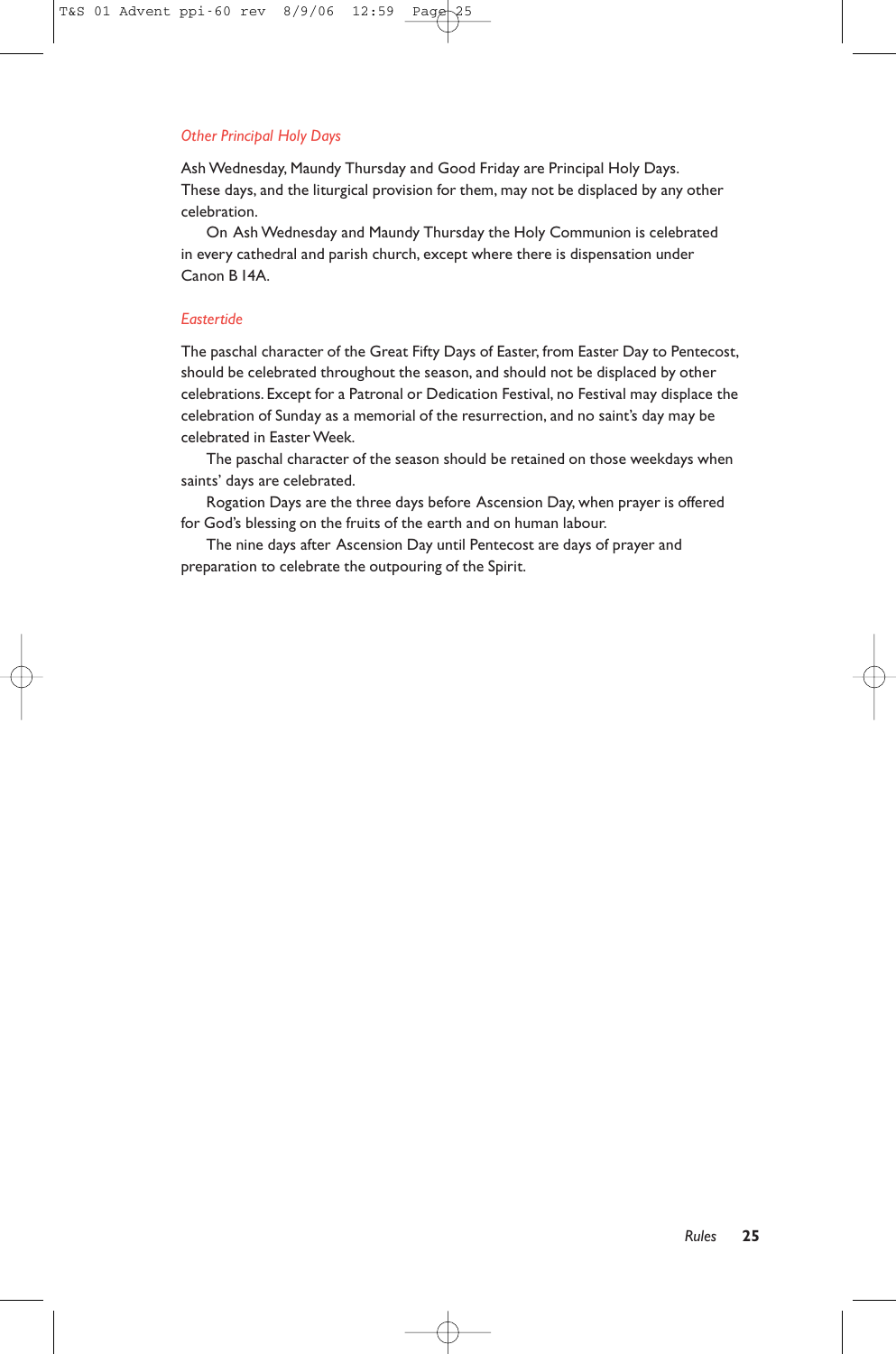#### *Festivals*

The Festivals are: The Naming and Circumcision of Jesus *(1 January)* The Baptism of Christ *(Epiphany 1 or, when 6 January is a Sunday, Epiphany 2)* The Conversion of Paul *(25 January)* Joseph of Nazareth *(19 March)* George, Martyr, Patron of England *(23 April)* Mark the Evangelist *(25 April)* Philip and James, Apostles *(1 May)* Matthias the Apostle *(14 May)* The Visit of the Blessed Virgin Mary to Elizabeth *(31 May)* Barnabas the Apostle *(11 June)* The Birth of John the Baptist *(24 June)* Peter and Paul, Apostles *(29 June)* Thomas the Apostle *(3 July)* Mary Magdalene *(22 July)* James the Apostle *(25 July)* The Transfiguration of Our Lord *(6 August)* The Blessed Virgin Mary *(15 August)* Bartholomew the Apostle *(24 August)* Holy Cross Day *(14 September)* Matthew, Apostle and Evangelist *(21 September)* Michael and All Angels *(29 September)* Luke the Evangelist *(18 October)* Simon and Jude, Apostles *(28 October)* Christ the King *(Sunday next before Advent)* Andrew the Apostle *(30 November)* Stephen, Deacon, First Martyr *(26 December)* John, Apostle and Evangelist *(27 December)* The Holy Innocents *(28 December)*

These days, and the liturgical provision for them, are not usually displaced. For each day there is full liturgical provision for the Holy Communion and for Morning and Evening Prayer.

Provision is also made for a first Evening Prayer on the day before the Festival where this is required.When Evening Prayer on the day before a Festival makes use of the lessons relating to that Festival, the Collect of that Festival shall be used.

Festivals falling on a Sunday are to be kept on that day or transferred to the Monday (or, at the discretion of the minister, to the next suitable weekday). But a Festival may not be celebrated on Sundays in Advent, Lent or Eastertide. Festivals coinciding with a Principal Feast or Principal Holy Day are transferred to the first available day.

The Baptism of Christ is celebrated on the Second Sunday of Epiphany (13 January) when 6 January is a Sunday. If, for pastoral reasons, the Epiphany is celebrated on Sunday 7 or 8 January, The Baptism of Christ is transferred to Monday 8 or 9 January.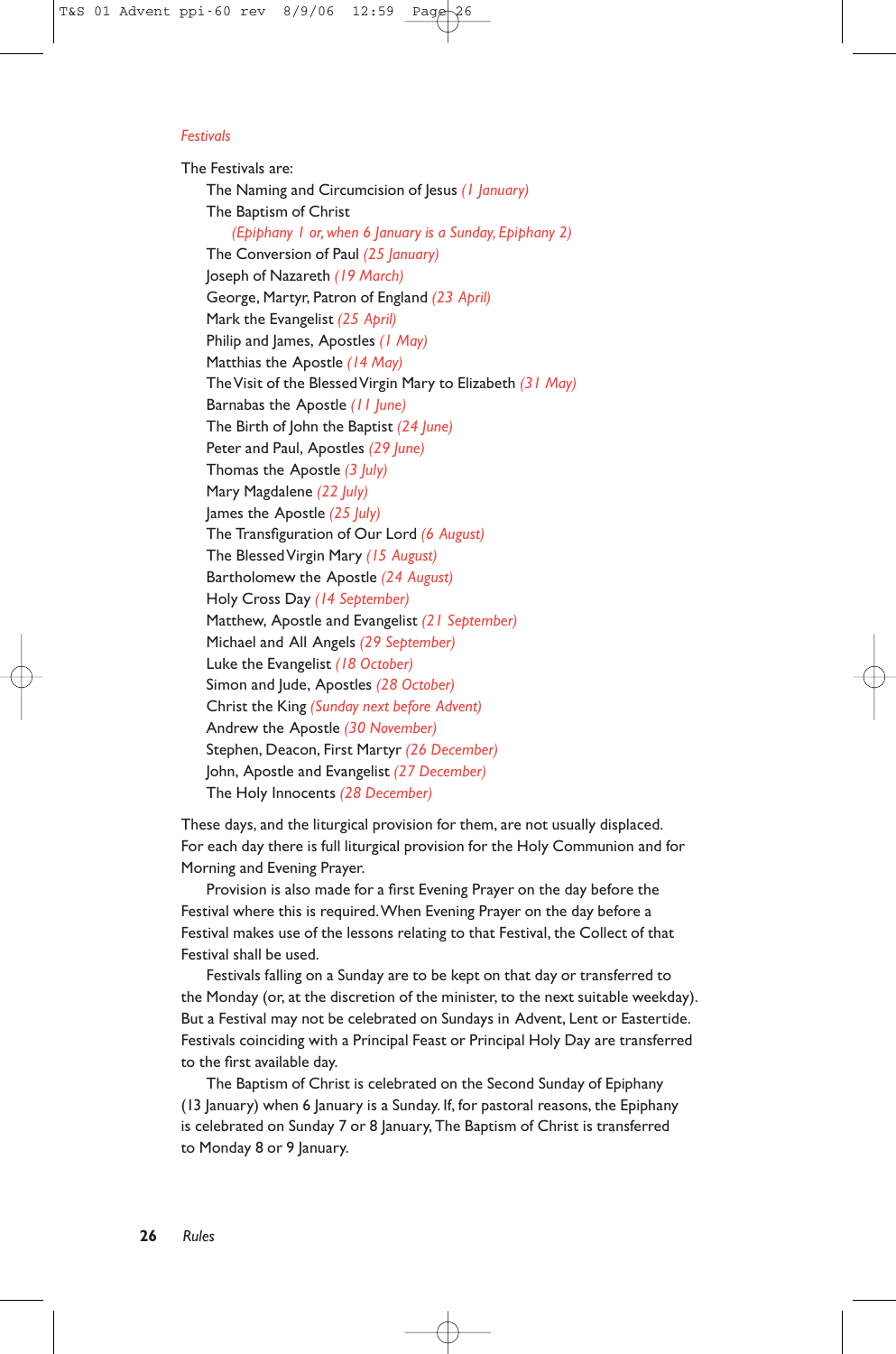When St Joseph's Day falls between Palm Sunday and the Second Sunday of Easter inclusive, it is transferred to the Monday after the Second Sunday of Easter or, if the Annunciation has already been moved to that date, to the first available day thereafter.

When St George's Day or St Mark's Day falls between Palm Sunday and the Second Sunday of Easter inclusive, it is transferred to the Monday after the Second Sunday of Easter. If both fall in this period, St George's Day is transferred to the Monday and St Mark's Day to the Tuesday.When the Festivals of George and Mark both occur in the week following Easter and are transferred in accordance with these Rules in a place where the calendar of *The Book of Common Prayer* is followed, the Festival of Mark shall be observed on the second available day so that it will be observed on the same day as in places following alternative authorized Calendars, where George will have been transferred to the first available free day.

The Thursday after Trinity Sunday may be observed as the Day of Thanksgiving for the Holy Communion (sometimes known as Corpus Christi), and may be kept as a Festival.Where the Thursday following Trinity Sunday is observed as a Festival to commemorate the Institution of the Holy Communion and that day falls on a date which is also a Festival, the commemoration of the Institution of Holy Communion shall be observed on that Thursday and the other occurring Festival shall be transferred to the first available day.

The Festival of the Blessed Virgin Mary (15 August) may, for pastoral reasons, be celebrated instead on 8 September.

Christ the King is never transferred.

#### *Local Celebrations*

The celebration of the patron saint or the title of a church is kept either as a Festival or as a Principal Feast.

The Dedication Festival of a church is the anniversary of the date of its dedication or consecration.This is kept either as a Festival or as a Principal Feast.

When the date of dedication is unknown, the Dedication Festival may be observed on the first Sunday in October, or on the Last Sunday after Trinity, or on a suitable date chosen locally.

When kept as Principal Feasts, the Patronal and Dedication Festivals may be transferred to the nearest Sunday, unless that day is already a Principal Feast or one of the following days: the First Sunday of Advent, the Baptism of Christ, the First Sunday of Lent, the Fifth Sunday of Lent or Palm Sunday.

Harvest Thanksgiving may be celebrated on a Sunday and may replace the provision for that day, provided it does not supersede any Principal Feast or Festival.

In the Calendar of the Saints, diocesan and other local provision may be made to supplement the national Calendar.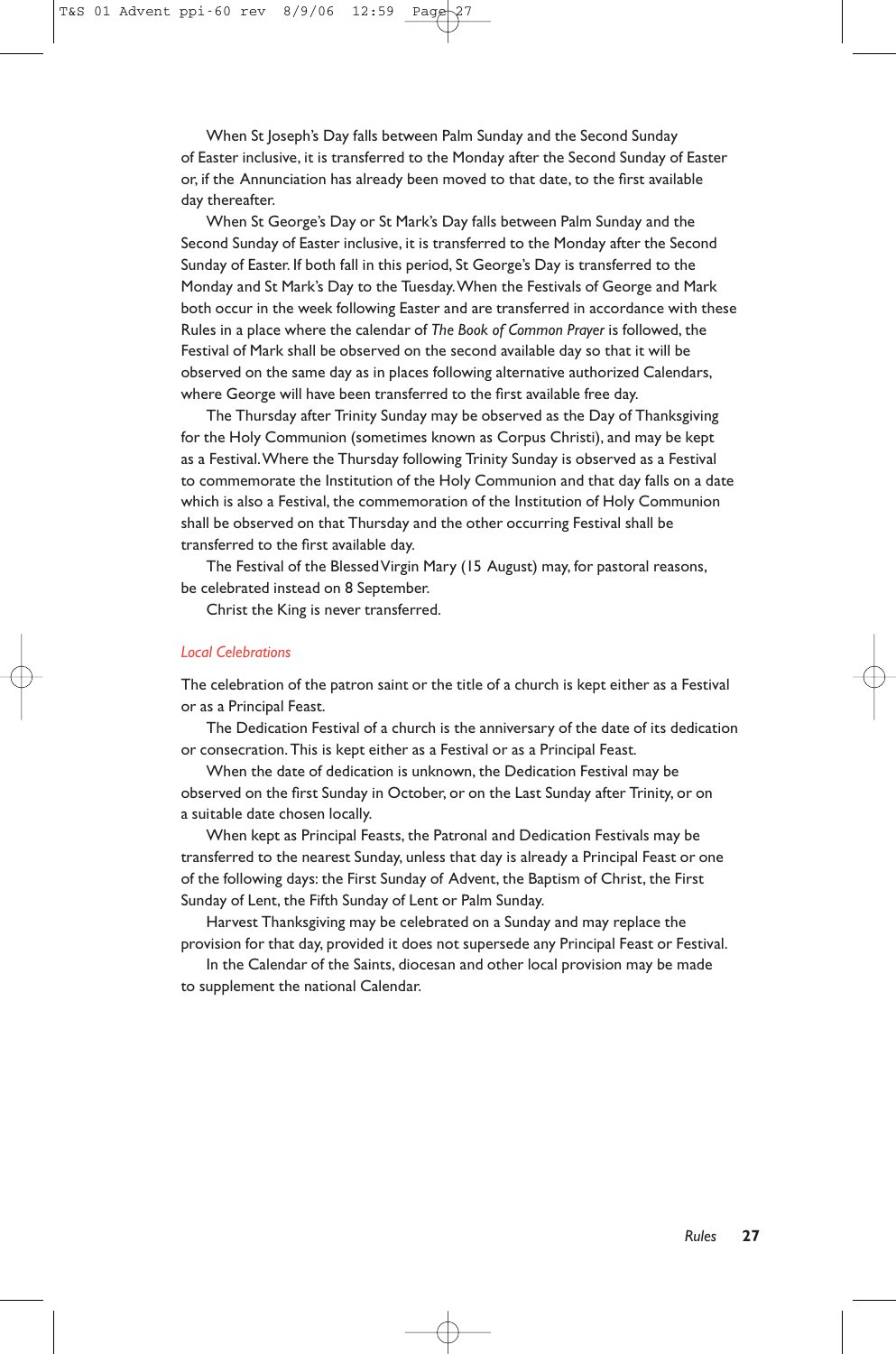#### *Lesser Festivals*

Lesser Festivals, which are listed in the Calendar, are observed at the level appropriate to a particular church. Each is provided with a Collect, Psalm and Readings, which may supersede the Collect of the week and the daily eucharistic lectionary.The daily Psalms and Readings at Morning and Evening Prayer are not usually superseded by those for Lesser Festivals, but at the minister's discretion Psalms and Readings provided on these days for the Holy Communion may be used at Morning and Evening Prayer.

The minister may be selective in the Lesser Festivals that are observed, and may also keep some or all of them as commemorations.

When a Lesser Festival falls on a Principal Feast or Holy Day, on a Festival, on a Sunday, or on weekdays between Palm Sunday and the Second Sunday of Easter, its celebration is normally omitted for that year, but, where there is sufficient reason, it may, at the discretion of the minister, be celebrated on the nearest available day.

If the Commemoration of the Faithful Departed (All Souls' Day) falls on a Sunday, it may be celebrated on Monday 3 November instead of the Lesser Festival of Richard Hooker.

#### *Commemorations*

Commemorations, which are listed in the Calendar, are made by a mention in prayers of intercession and thanksgiving.They are not provided with Collect, Psalm and Readings, and do not replace the usual weekday provision at either the Holy Communion or Morning and Evening Prayer.

The minister may be selective in the Commemorations that are made.

A Commemoration may be observed as a Lesser Festival, with liturgical provision from the common material for holy men and women, only where there is an established celebration in the wider church or where the day has a special local significance. In designating a Commemoration as a Lesser Festival, the minister must remember the need not to lose the spirit of the season, especially of Advent and Lent, by too many celebrations that detract from its character.

#### *Days of Discipline and Self Denial*

The weekdays of Lent and every Friday in the year are days of discipline and self denial, except all Principal Feasts and Festivals outside Lent and Fridays from Easter Day to Pentecost.

The eves of Principal Feasts are also appropriately kept as days of discipline and self denial in preparation for the Feast.

#### *Ember Days*

Ember Days should be kept, under the bishop's directions, in the week before an ordination as days of prayer for those to be made deacon or priest.

Ember Days may also be kept even when there is no ordination in the diocese as more general days of prayer for those who serve the Church in its various ministries, both ordained and lay, and for vocations.

Traditionally they have been observed on the Wednesdays, Fridays and Saturdays within the weeks before the Third Sunday of Advent, the Second Sunday of Lent and the Sundays nearest to 29 June and 29 September.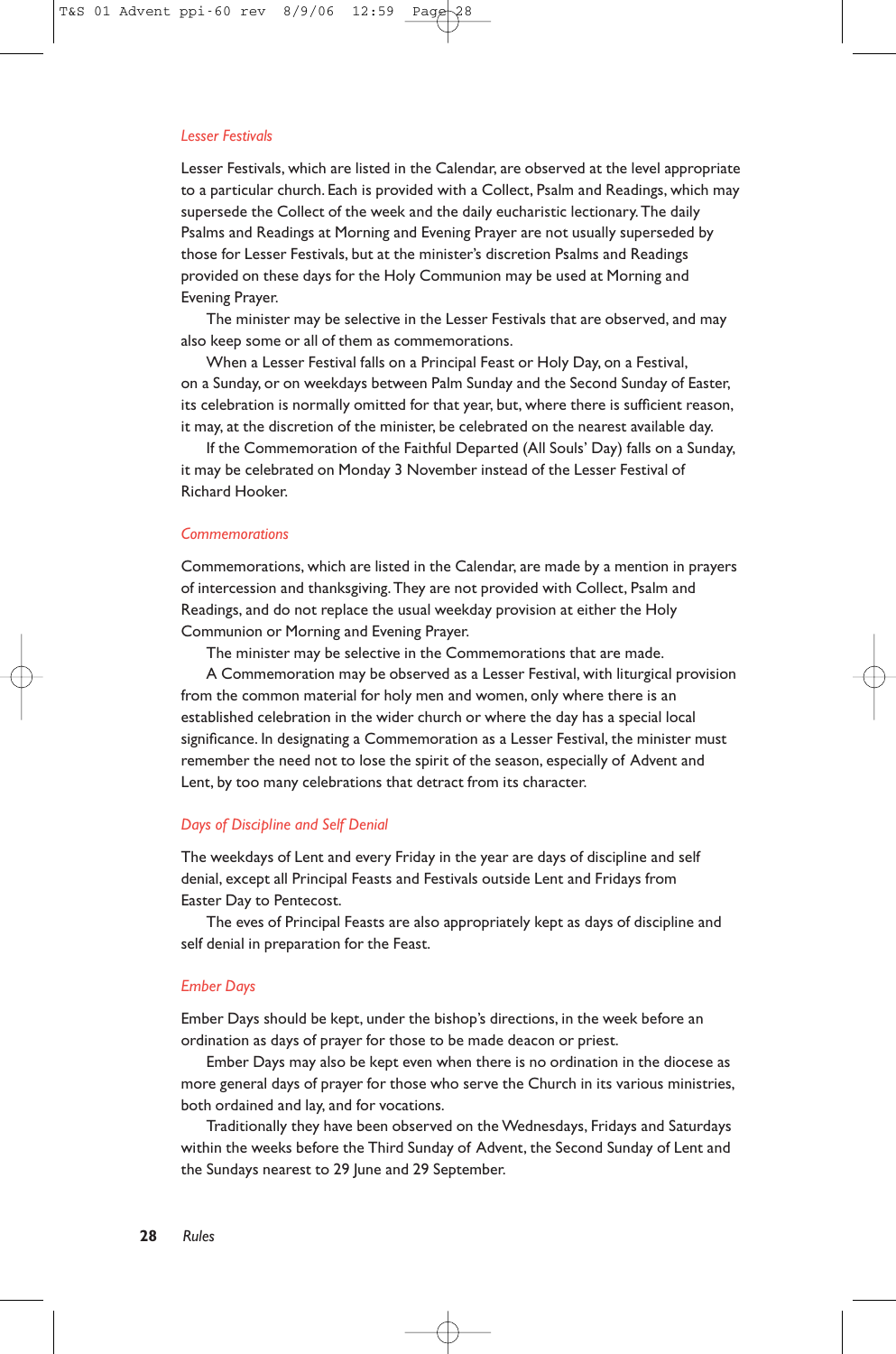#### *Ordinary Time*

Ordinary Time is the period after the Feast of the Presentation of Christ until Shrove Tuesday, and from the day after the Feast of Pentecost until the day before the First Sunday of Advent. During Ordinary Time there is no seasonal emphasis, except that the period between All Saints' Day and the First Sunday of Advent is observed as a time to celebrate and reflect upon the reign of Christ in earth and heaven.

#### *Liturgical Colours*

Appropriate liturgical colours are suggested in *Common Worship: Services and Prayers for the Church of England* (adjacent to each Collect on pages 376–521): they are not mandatory and traditional or local use may be followed.The colour for a particular service should reflect the predominant theme. If the Collect, Readings, etc. on a Lesser Festival are those of the saint, then either red (for a martyr) or white is used; otherwise, the colour of the season is retained.

- *White* is the colour for the festal periods from Christmas Day to the Presentation and from Easter Day to the Eve of Pentecost, for Trinity Sunday, for Festivals of Our Lord and the Blessed Virgin Mary, for All Saints' Day, and for the Festivals of those saints not venerated as martyrs, for the Feast of Dedication of a church, at Holy Communion on Maundy Thursday and in thanksgiving for Holy Communion and Holy Baptism. It is used for Marriages, and is suitable for Baptism, Confirmation and Ordination, though red may be preferred. It may be used in preference to purple or black for Funerals, and should be used at the Funeral of a child.Where a church has two sets of white, one may be kept for great Festivals indicated as 'gold or white'.
	- *Red* is used during Holy Week (except at Holy Communion on Maundy Thursday), on the Feast of Pentecost, may be used between All Saints' Day and the First Sunday of Advent (except where other provision is made) and is used for the Feasts of those saints venerated as martyrs. It is appropriate for any services which focus on the gift of the Holy Spirit, and is therefore suitable for Baptism, Confirmation and Ordination. Coloured hangings are traditionally removed for Good Friday and Easter Eve, but red is the colour for the liturgy on Good Friday.
- *Purple* (which may vary from 'Roman purple' to violet, with blue as an alternative) is the colour for Advent and from Ash Wednesday until the day before Palm Sunday. It is recommended for Funerals and for the Commemoration of the Faithful Departed, although either black or white may be preferred. A Lent array of unbleached linen is sometimes used as an alternative to purple, but only from Ash Wednesday until the day before Palm Sunday. Rose-colour is sometimes used as an alternative on the Third Sunday of Advent and the Fourth Sunday of Lent.
- *Green* is used from the day after the Presentation until Shrove Tuesday, and from the day after Pentecost until the eve of All Saints' Day, except when other provision is made. It may also be used, rather than red, between All Saints' Day and the First Sunday of Advent.